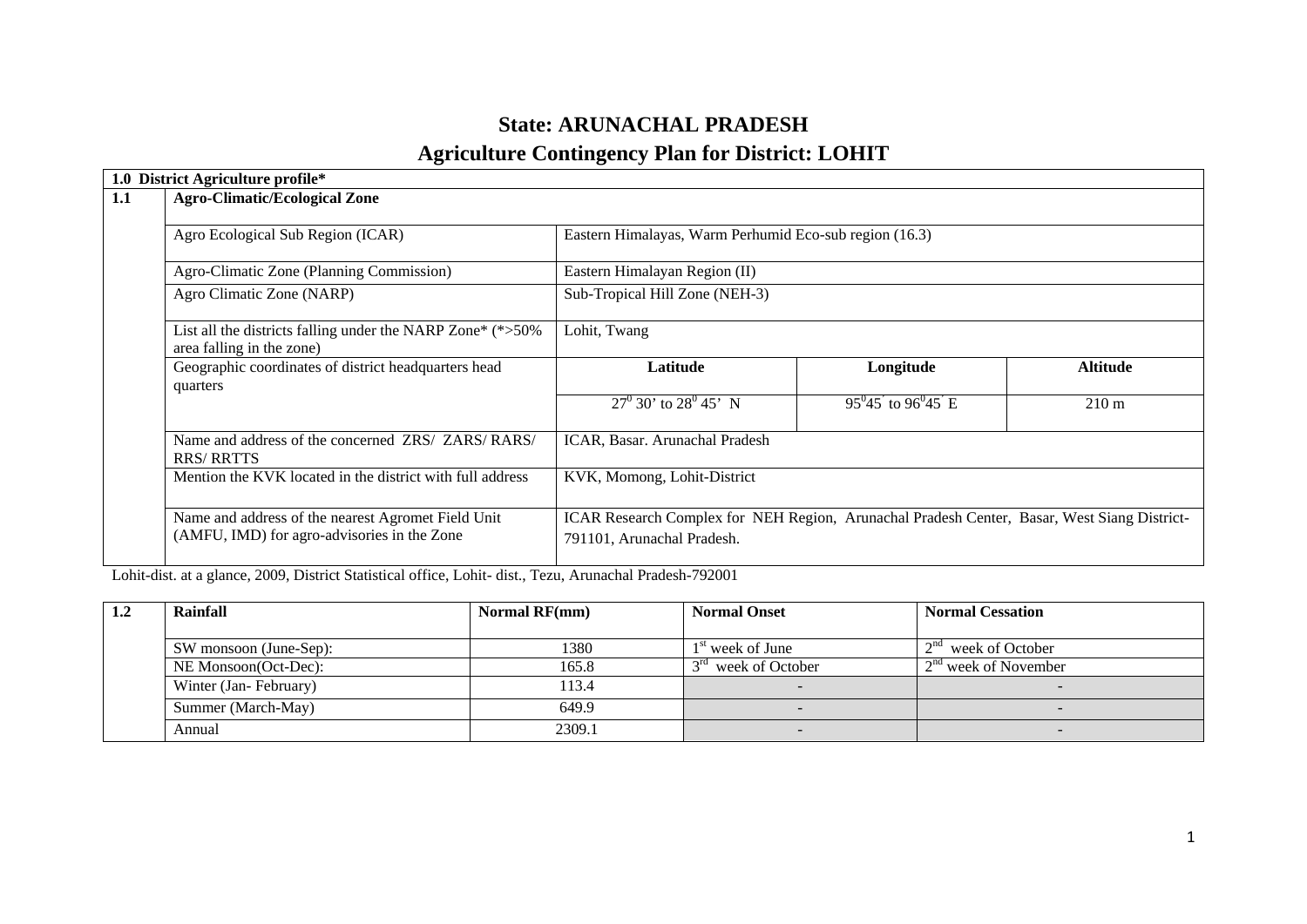| 1.3 | <b>Land</b> use              | Geographical | Cultivable | Forest area | Land under       | Permanent | Cultivable | Land      | Barren and   | Current   | Other   |
|-----|------------------------------|--------------|------------|-------------|------------------|-----------|------------|-----------|--------------|-----------|---------|
|     | pattern of the               | area         | area       |             | non-             | pastures  | wasteland  | under     | uncultivable | fallows   | fallows |
|     | district (latest statistics) |              |            |             | agricultural use |           |            | Misc.     | land         |           |         |
|     |                              |              |            |             |                  |           |            | tree      |              |           |         |
|     |                              |              |            |             |                  |           |            | crops     |              |           |         |
|     |                              |              |            |             |                  |           |            | and       |              |           |         |
|     |                              |              |            |             |                  |           |            | groves    |              |           |         |
|     | Area                         | 521          | 41.9       | 10.3        | 1.6              | <b>NA</b> | 2.0        | <b>NA</b> | 48.9         | つつ<br>4.4 | 1.5     |
|     | (000ha)                      |              |            |             |                  |           |            |           |              |           |         |

| 1.4 | Major Soils (common names like red sandy<br>loam deep soils $(\text{etc.})^*$ | Area ('000 ha)** | Percent $(\% )$ of total geographical area |
|-----|-------------------------------------------------------------------------------|------------------|--------------------------------------------|
|     | <b>Black Soils</b>                                                            | 145.6            | 12.7                                       |
|     | <b>Alluvial Soils</b>                                                         | 20.7             | 1.0                                        |
|     | Sandy Soils                                                                   | 365.88           | 32.9                                       |
|     | Acid Soils                                                                    | 518.20           | 45.4                                       |

| 1.5 | <b>Agricultural land use</b> | Area $('000 ha)$ | Cropping intensity % |
|-----|------------------------------|------------------|----------------------|
|     | Net sown area                | -41.>            | 100 %                |
|     | Area sown more than once     |                  |                      |
|     | Gross cropped area           | 41.9             |                      |

| 1.6 | <b>Irrigation</b>            | Area ('000 ha) |                |                                    |  |  |  |  |
|-----|------------------------------|----------------|----------------|------------------------------------|--|--|--|--|
|     | Net irrigated area           | 3.53           |                |                                    |  |  |  |  |
|     | Gross irrigated area         | 4.20           |                |                                    |  |  |  |  |
|     | Rainfed area                 | 32.69          |                |                                    |  |  |  |  |
|     | <b>Sources of Irrigation</b> | Number         | Area ('000 ha) | Percentage of total irrigated area |  |  |  |  |
|     | Canals                       | 68             |                | Area may be indicated              |  |  |  |  |
|     | Tanks                        | 0              |                |                                    |  |  |  |  |
|     | Open wells                   |                |                |                                    |  |  |  |  |
|     | Bore wells                   |                | -              |                                    |  |  |  |  |
|     | Lift irrigation schemes      |                |                |                                    |  |  |  |  |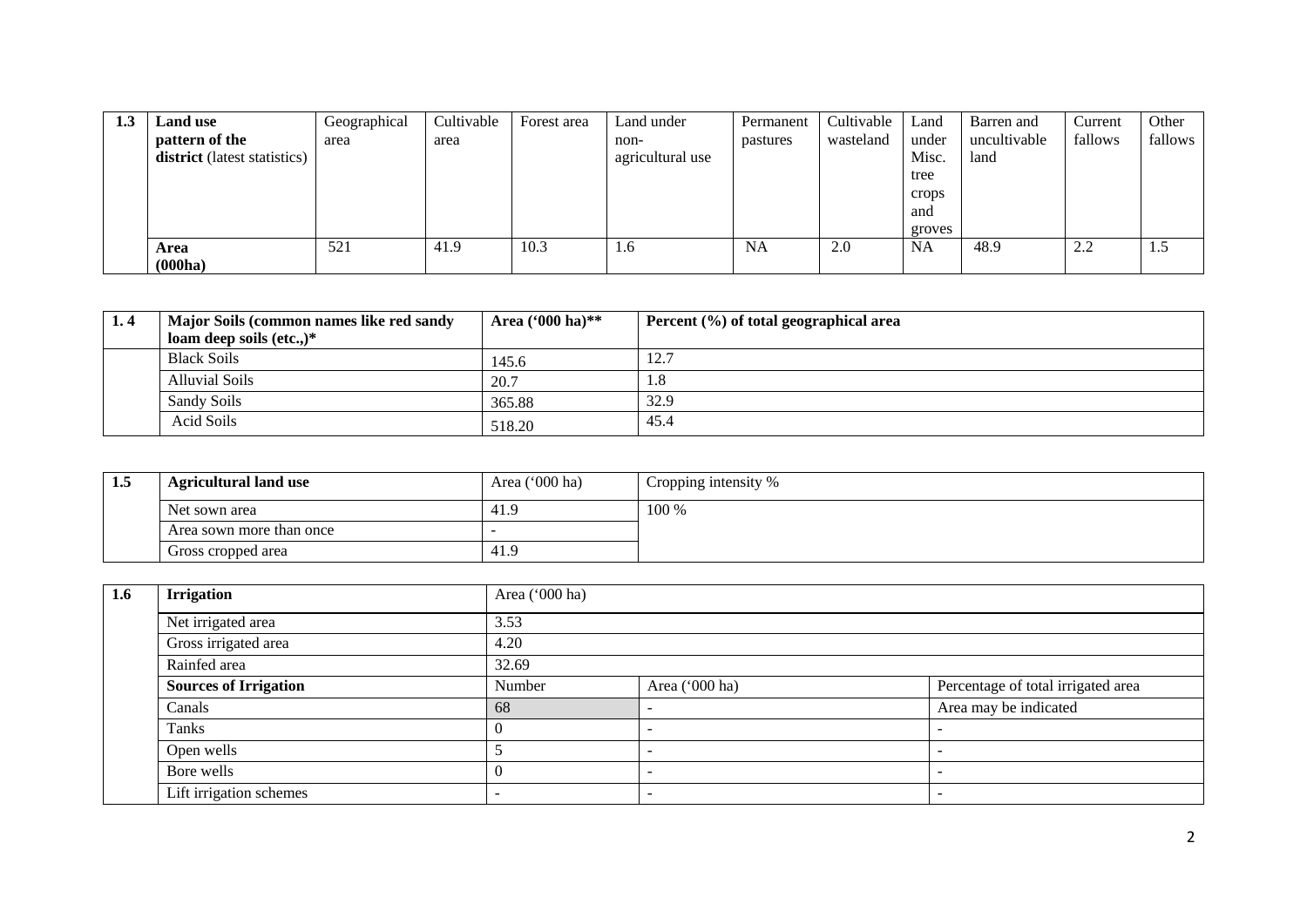| Micro-irrigation                                                                                           |                           |             |                                                                                                   |  |  |  |  |
|------------------------------------------------------------------------------------------------------------|---------------------------|-------------|---------------------------------------------------------------------------------------------------|--|--|--|--|
| Other sources (Spring water well)                                                                          |                           |             |                                                                                                   |  |  |  |  |
| Total Irrigated Area                                                                                       |                           |             |                                                                                                   |  |  |  |  |
| Pump sets                                                                                                  |                           |             |                                                                                                   |  |  |  |  |
| No. of Tractors                                                                                            |                           | <b>.</b>    |                                                                                                   |  |  |  |  |
| Groundwater availability and use* (Data<br>source: State/Central Ground water<br><b>Department</b> /Board) | No. of blocks/<br>Tehsils | $(\%)$ area | Quality of water (specify the problem<br>such as high levels of arsenic, fluoride,<br>saline etc) |  |  |  |  |
| Over exploited                                                                                             | N <sub>0</sub>            |             |                                                                                                   |  |  |  |  |
| Critical                                                                                                   | N <sub>o</sub>            |             |                                                                                                   |  |  |  |  |
| Semi-critical                                                                                              | N <sub>0</sub>            |             |                                                                                                   |  |  |  |  |
| Safe                                                                                                       |                           | 100         |                                                                                                   |  |  |  |  |
| Wastewater availability and use                                                                            |                           | < 70        |                                                                                                   |  |  |  |  |
| Ground water quality                                                                                       |                           |             |                                                                                                   |  |  |  |  |
| *over-exploited: groundwater utilization > 100%; critical: 90-100%; semi-critical: 70-90%; safe: <70%      |                           |             |                                                                                                   |  |  |  |  |

**Lohit-dist. at a glance, 2009, District Statistical office, Lohit- dist., Tezu, Arunachal Pradesh-792001**

## **1.7 Area under major field crops & horticulture**

| 1,7 | Major field crops cultivated |                  | Area (ha)      |              |                  |                |              |        |                    |  |  |
|-----|------------------------------|------------------|----------------|--------------|------------------|----------------|--------------|--------|--------------------|--|--|
|     |                              |                  | <b>Kharif</b>  |              | Rabi             |                |              |        |                    |  |  |
|     |                              | <b>Irrigated</b> | <b>Rainfed</b> | <b>Total</b> | <b>Irrigated</b> | <b>Rainfed</b> | <b>Total</b> | Summer | <b>Grand</b> total |  |  |
|     | Paddy                        |                  |                |              |                  |                | -            |        | 10500              |  |  |
|     | Maize                        |                  |                |              |                  |                |              |        | 8024               |  |  |
|     | Oil Seed                     |                  |                |              |                  |                |              |        | 11430              |  |  |
|     | Pulses                       |                  |                |              |                  |                |              |        | 1559               |  |  |

| <b>Horticulture crops - Fruits</b>     |              | Area $(900 \text{ ha})$ |                |  |  |  |  |  |  |
|----------------------------------------|--------------|-------------------------|----------------|--|--|--|--|--|--|
|                                        | <b>Total</b> | <b>Irrigated</b>        | <b>Rainfed</b> |  |  |  |  |  |  |
| Orange                                 | 2175.89      |                         |                |  |  |  |  |  |  |
| Pineapple                              | 135.38       |                         |                |  |  |  |  |  |  |
| Banana                                 | 111.29       |                         |                |  |  |  |  |  |  |
| Litchi                                 | 34.90        |                         |                |  |  |  |  |  |  |
| <b>Horticulture crops - Vegetables</b> | <b>Total</b> | <b>Irrigated</b>        | <b>Rainfed</b> |  |  |  |  |  |  |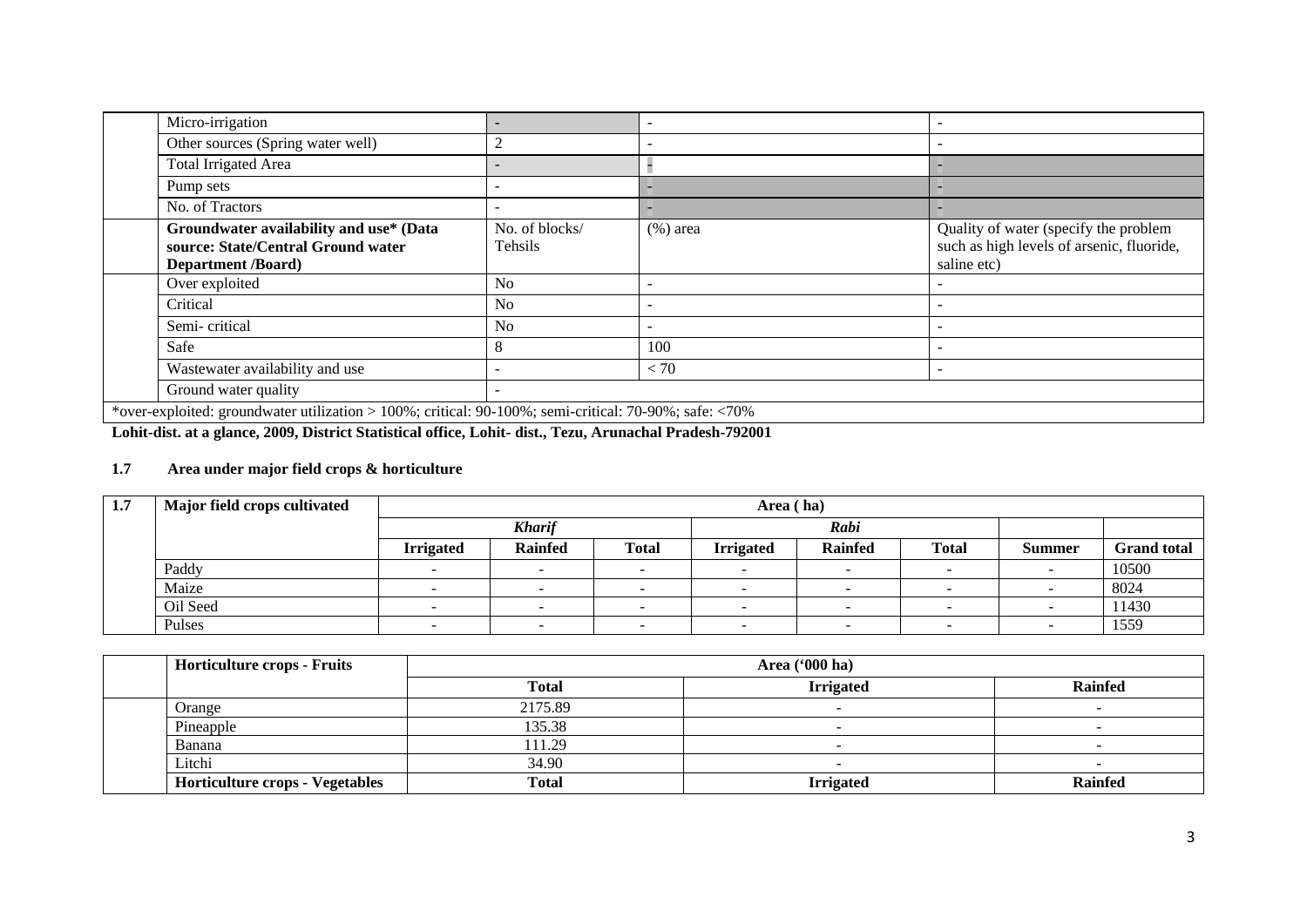| Vegetable                           | 2010    |   |
|-------------------------------------|---------|---|
| Potato                              | 625     |   |
| Ginger                              | 895     |   |
| <b>Medicinal and Aromatic crops</b> |         |   |
| <b>Plantation crops</b>             |         |   |
| Eg., industrial pulpwood crops etc. |         |   |
| <b>Fodder crops</b>                 |         |   |
| Total fodder crop area              |         | - |
| Grazing land, reserve areas etc     | 2100 ha |   |
|                                     |         |   |
| Availability of unconventional      |         |   |
| feeds/by products eg., breweries    |         |   |
| waste, food processing, fermented   |         |   |
| feeds bamboo shoots, fish etc       |         |   |
| Sericulture etc                     | 2 units |   |
| Other agro enterprises (mushroom    |         |   |
| cultivation etc specify)            |         |   |
| Others (specify)                    |         | ۰ |

| 1.8 | <b>Livestock</b>                           | <b>Male</b> ('000)       | Female ('000)                   | <b>Total ('000)</b>      |  |
|-----|--------------------------------------------|--------------------------|---------------------------------|--------------------------|--|
|     | Indigenous cattle                          | 30.87                    | 33.47                           | 64.34                    |  |
|     | Improved / Crossbred cattle                | 0.23                     | 0.68                            | 0.91                     |  |
|     | Buffaloes (local low yielding)             | 0.53                     | 0.90                            | 195                      |  |
|     | <b>Improved Buffaloes</b>                  | $\sim$                   | -                               | $\sim$                   |  |
|     | Goat                                       | 10.9                     | 17.98                           | 28.89                    |  |
|     | Sheep                                      | $\sim$                   | $\overline{\phantom{a}}$        | $\overline{\phantom{a}}$ |  |
|     | Pig                                        | 7.37                     | 7.3                             | 14.74                    |  |
|     | Mithun                                     | 0.57                     | 1.1                             | 1.6                      |  |
|     | Yak                                        | $\sim$                   | $\sim$                          | $\overline{\phantom{a}}$ |  |
|     | Others (Horse, mule, donkey etc., specify) | $\overline{\phantom{a}}$ | $\sim$                          | $\overline{\phantom{a}}$ |  |
|     | Commercial dairy farms (Number)            |                          |                                 |                          |  |
| 1.9 | <b>Poultry</b>                             | No. of farms             | Total No. of birds ('000)<br>20 |                          |  |
|     | Commercial                                 | 30                       |                                 |                          |  |
|     | Backyard                                   | ۰.                       | 92.03                           |                          |  |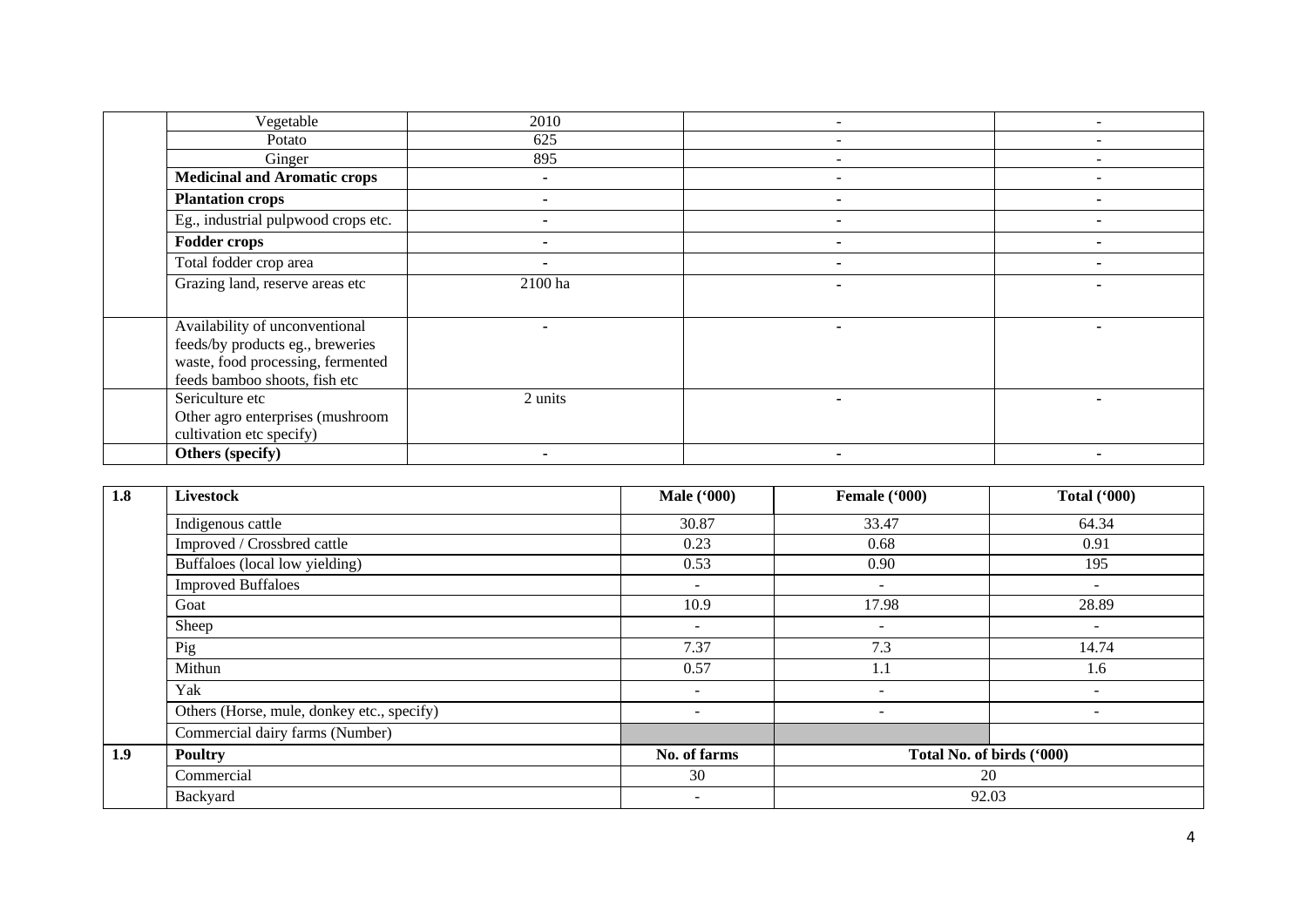| 1.10 | Fisheries (Data source: Chief Planning Officer)              |                               |              |                          |                                          |                                                           |  |                                   |  |  |
|------|--------------------------------------------------------------|-------------------------------|--------------|--------------------------|------------------------------------------|-----------------------------------------------------------|--|-----------------------------------|--|--|
|      | A. Capture                                                   |                               |              |                          |                                          |                                                           |  |                                   |  |  |
|      | i) Marine (Data Source: Fisheries Department)                | No. of fishermen              | <b>Boats</b> |                          | <b>Nets</b>                              |                                                           |  | <b>Storage</b><br>facilities (Ice |  |  |
|      |                                                              |                               | Mechanized   | Non-<br>mechanized       | Mechanized<br>(Trawl nets,<br>Gill nets) | Non-mechanized<br>(Shore Seines, Stake)<br>$&$ trap nets) |  | plants etc.)                      |  |  |
|      |                                                              |                               | ۰.           | ۰.                       |                                          | ۰                                                         |  |                                   |  |  |
|      | ii) Inland (Data Source: Fisheries Department)               | No. Farmer owned ponds<br>398 |              | <b>No. of Reservoirs</b> |                                          | No. of village tanks<br>13                                |  |                                   |  |  |
|      |                                                              |                               |              |                          |                                          |                                                           |  |                                   |  |  |
|      | <b>B.</b> Culture                                            |                               |              |                          |                                          |                                                           |  |                                   |  |  |
|      |                                                              |                               |              |                          | Water Spread Area (ha)                   | <b>Yield</b><br>(t/ha)                                    |  | <b>Production</b> ('000 tons)     |  |  |
|      | i) Brackish water (Data Source: MPEDA/ Fisheries Department) |                               |              |                          |                                          | $\overline{\phantom{a}}$                                  |  |                                   |  |  |
|      | ii) Fresh water (Data Source: Fisheries Department)          |                               |              |                          | 82                                       | 1.59                                                      |  | 130                               |  |  |
|      | <b>Others (River/Stream)</b>                                 |                               |              |                          |                                          | $\overline{\phantom{0}}$                                  |  | 200                               |  |  |

# **1.11** Production and Productivity of major crops (Average of last 5 years)

| 1.11 | Name of<br>crop                                                            | <b>Kharif</b>            |                         |                          | Rabi                    |                          | <b>Summer</b>            |                       | <b>Total</b>             |                                   |
|------|----------------------------------------------------------------------------|--------------------------|-------------------------|--------------------------|-------------------------|--------------------------|--------------------------|-----------------------|--------------------------|-----------------------------------|
|      |                                                                            | Production<br>(000 t)    | Productivity<br>(kg/ha) | Production ('000<br>U)   | Productivity<br>(kg/ha) | Productio<br>n(000 t)    | Productivity<br>(kg/ha)  | Productio<br>n(000 t) | Productivit<br>y (kg/ha) | residu<br>e as<br>fodder<br>(000) |
|      | tons)<br>Major Field crops (Crops to be identified based on total acreage) |                          |                         |                          |                         |                          |                          |                       |                          |                                   |
|      |                                                                            |                          |                         |                          |                         |                          |                          |                       |                          |                                   |
|      | Rice                                                                       |                          |                         | $\overline{\phantom{0}}$ | ۰                       | $\overline{\phantom{a}}$ |                          | 20916.5               | 19.87                    |                                   |
|      | Oilseed<br>(specify)                                                       | $\overline{\phantom{0}}$ |                         |                          |                         | $\overline{\phantom{a}}$ |                          | 9459.5                | 8.28                     |                                   |
|      | Maize                                                                      | $\overline{\phantom{a}}$ |                         | $\overline{\phantom{0}}$ |                         | $\overline{\phantom{a}}$ | $\overline{\phantom{0}}$ | 10038                 | 12.31                    |                                   |
|      | Pulses                                                                     |                          |                         | ۰                        |                         | $\overline{\phantom{a}}$ |                          | 2163                  | 12.77                    |                                   |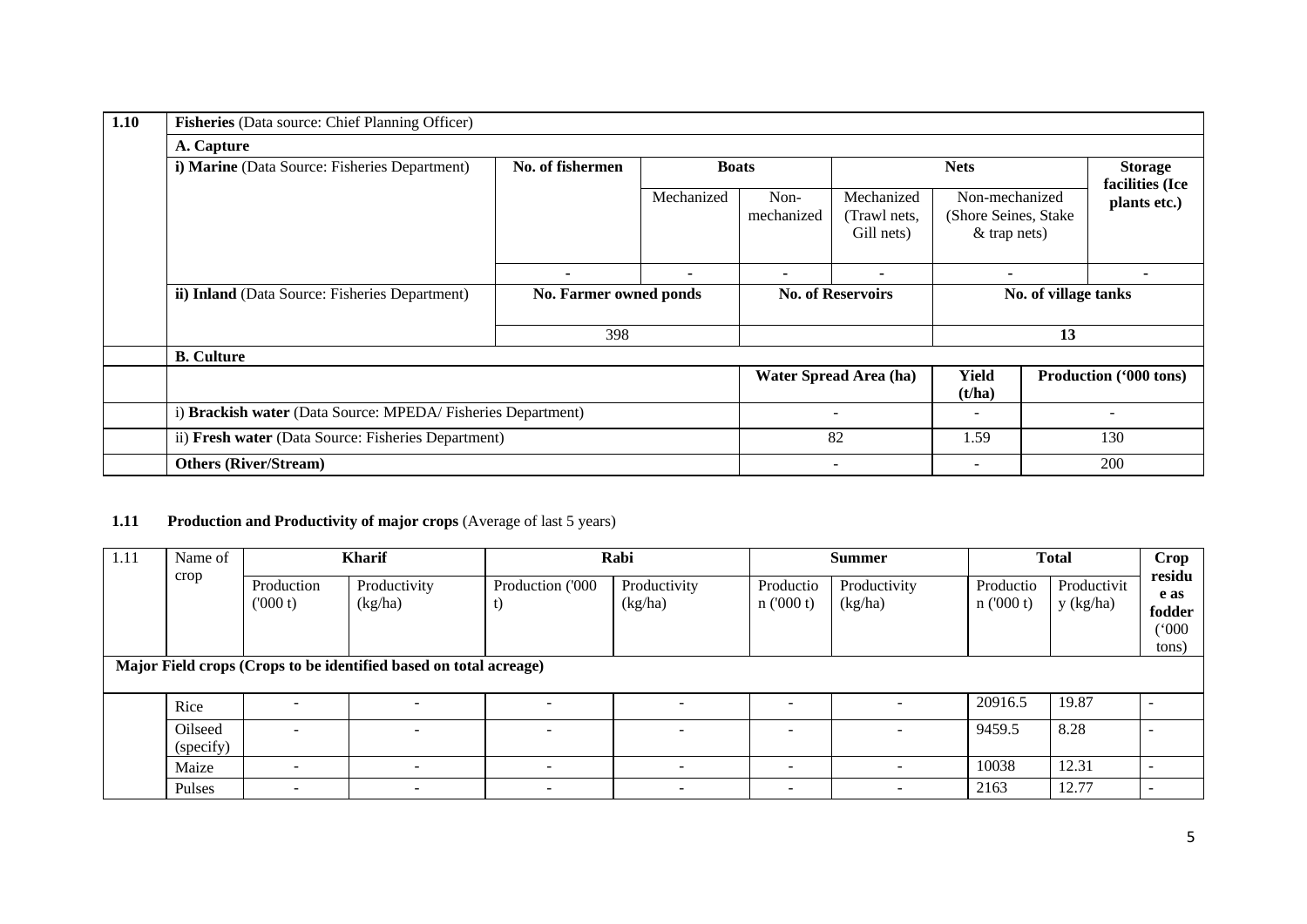| (specify) |                          |                                                                           |                              |                          |                          |          |       |                          |
|-----------|--------------------------|---------------------------------------------------------------------------|------------------------------|--------------------------|--------------------------|----------|-------|--------------------------|
| Ginger    |                          |                                                                           | -                            | $\overline{\phantom{a}}$ |                          | 7309     | 81.90 |                          |
|           | -                        | $\overline{\phantom{0}}$                                                  | $\overline{\phantom{a}}$     | $\overline{\phantom{0}}$ | -                        | -        |       |                          |
|           |                          | Major Horticultural crops (Crops to be identified based on total acreage) |                              |                          |                          |          |       |                          |
| Orange    | $\overline{\phantom{0}}$ |                                                                           |                              | $\overline{\phantom{a}}$ |                          | 22804.25 | 11.03 | $\sim$                   |
| Pineappl  | -                        |                                                                           | -                            | $\overline{\phantom{0}}$ |                          | 5074.4   | 37.48 |                          |
|           |                          |                                                                           |                              |                          |                          |          |       |                          |
| Banana    | $\overline{\phantom{0}}$ | $\overline{\phantom{0}}$                                                  | $\qquad \qquad \blacksquare$ | $- -$                    | $\overline{\phantom{0}}$ | 10999.5  | 99.24 | $\overline{\phantom{a}}$ |
| Litchi    |                          |                                                                           |                              |                          |                          | 550      | 15.75 |                          |
| Papaya    |                          | $\overline{\phantom{0}}$                                                  | $\qquad \qquad \blacksquare$ | $\overline{\phantom{0}}$ | -                        | 290      | 17.49 |                          |
| Mango     | -                        | $\overline{\phantom{0}}$                                                  | $\overline{\phantom{0}}$     | $\overline{\phantom{a}}$ | $- -$                    | 441      | 88.20 |                          |

| 1.12 | Sowing window for 5 major<br>field crops<br>(start and end of normal)<br>sowing period) | <b>Rice</b>    | <b>Maize</b>      | <b>Mustard</b>   | <b>Potato</b>    | <b>Pulses</b><br>(specify) |
|------|-----------------------------------------------------------------------------------------|----------------|-------------------|------------------|------------------|----------------------------|
|      | Kharif-Rainfed                                                                          | June-August    | February-April    |                  |                  | August-September           |
|      | Kharif-Irrigated                                                                        | June-August    |                   |                  |                  |                            |
|      | Rabi-Rainfed                                                                            | February-March | September-October | October-November | October-December | October-November           |
|      | Rabi-Irrigated                                                                          | February-March |                   |                  |                  |                            |
|      | Summer-irrigated                                                                        |                |                   |                  |                  |                            |
|      | Summer-rainfed                                                                          |                |                   |                  |                  |                            |

| 1.13 | What is the major contingency the district is prone to? (Tick mark) | Regular* | <b>Occasional</b> | <b>None</b> |
|------|---------------------------------------------------------------------|----------|-------------------|-------------|
|      | Drought                                                             |          |                   |             |
|      | Flood                                                               |          |                   |             |
|      | Cyclone                                                             |          |                   |             |
|      | Hail storm                                                          |          |                   |             |
|      | Heat wave                                                           |          |                   |             |
|      | Cold wave                                                           |          |                   |             |
|      | Frost                                                               |          |                   |             |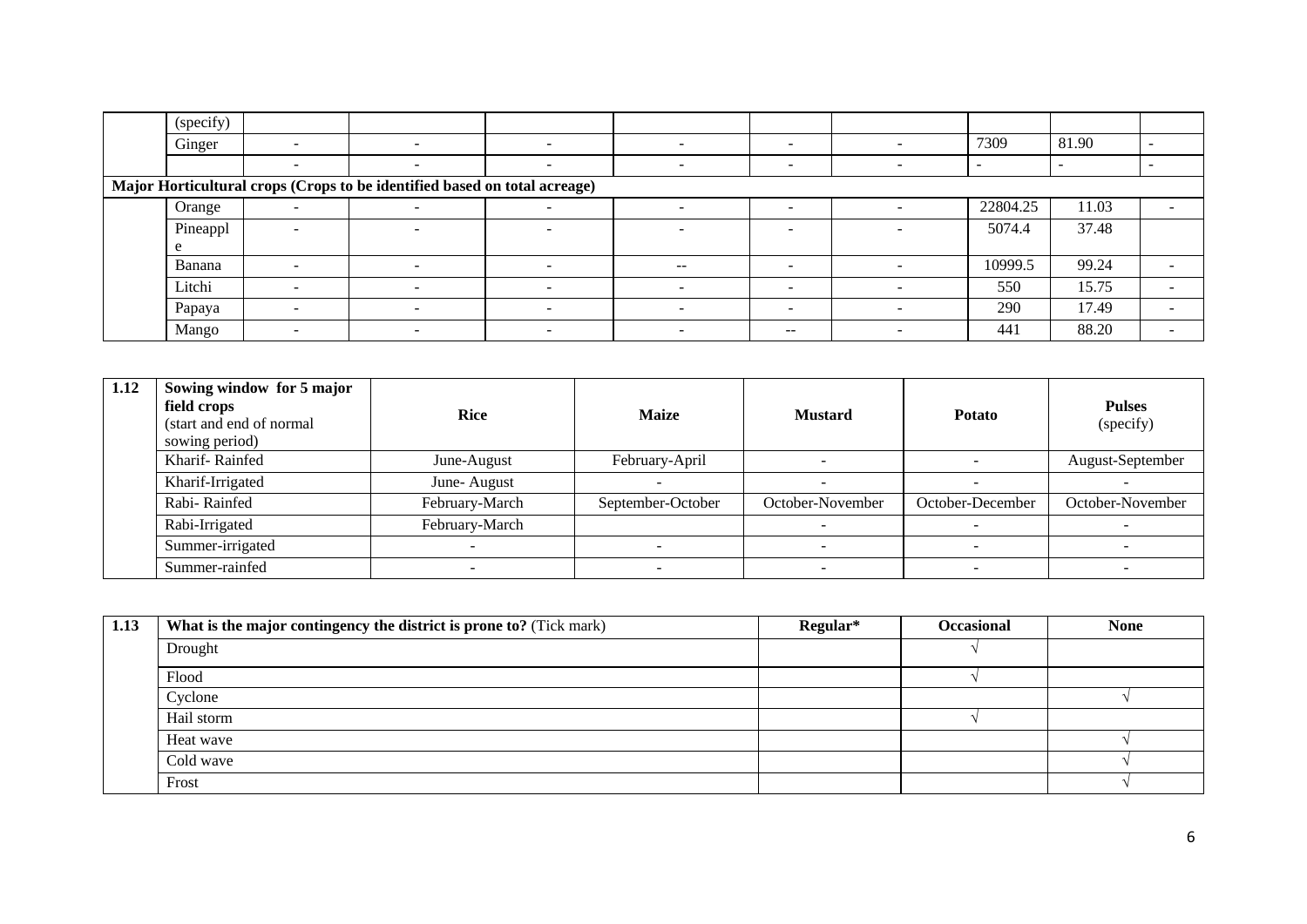| Sea water intrusion                    |  |  |
|----------------------------------------|--|--|
| Snowfall                               |  |  |
| Landslides                             |  |  |
| Earthquake                             |  |  |
| Pests and disease outbreak (specify)   |  |  |
| Others (like fog, cloud bursting etc.) |  |  |

\*When contingency occurs in six out of 10 years

| 1.14 | Include Digital maps of the district for | Location map of district within State as Annexure I | Enclosed: Yes |
|------|------------------------------------------|-----------------------------------------------------|---------------|
|      |                                          | Mean annual rainfall as Annexure 2                  | Enclosed: Yes |
|      |                                          | Soil map as Annexure 3                              | Enclosed: No  |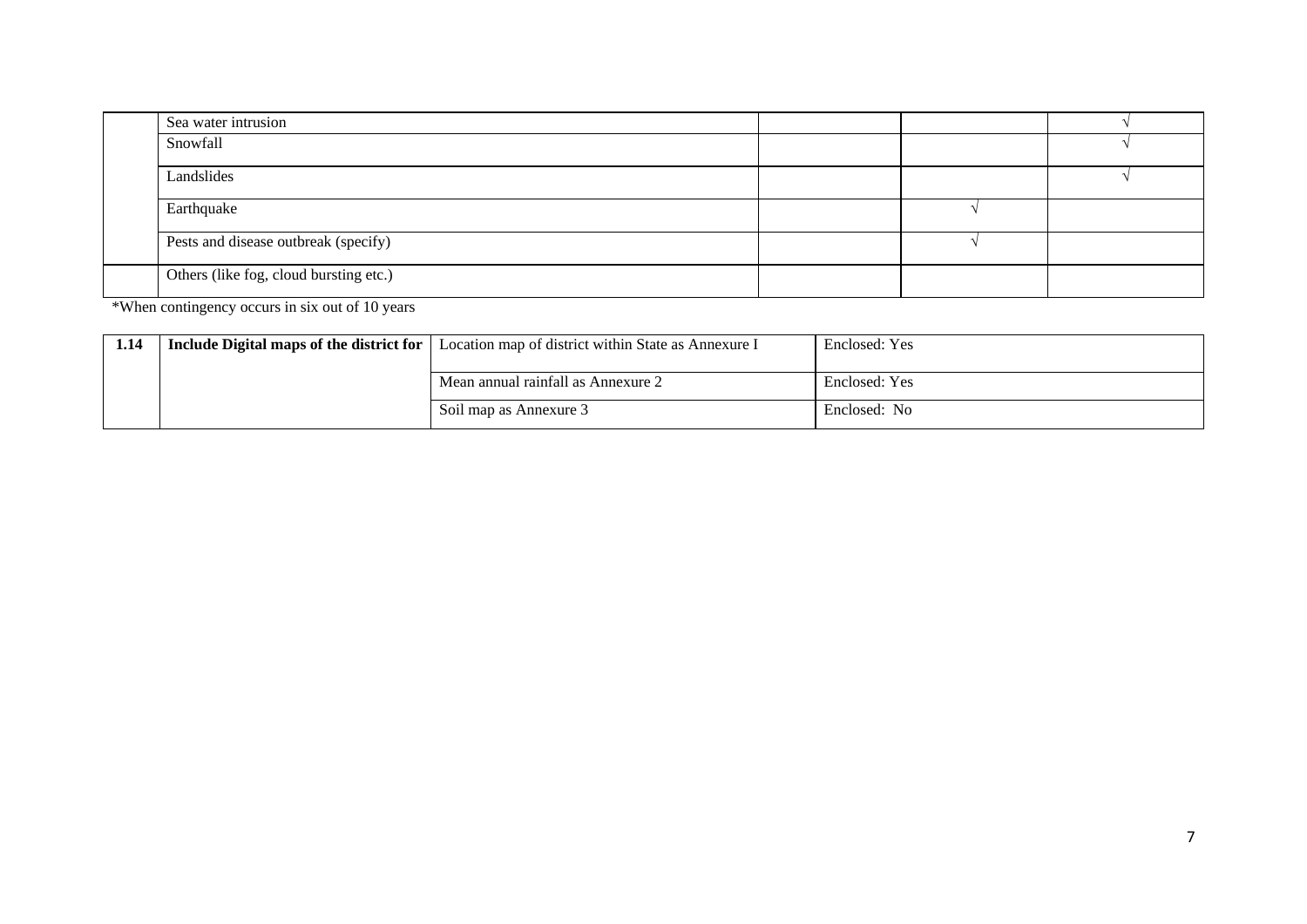#### **Annexure I**



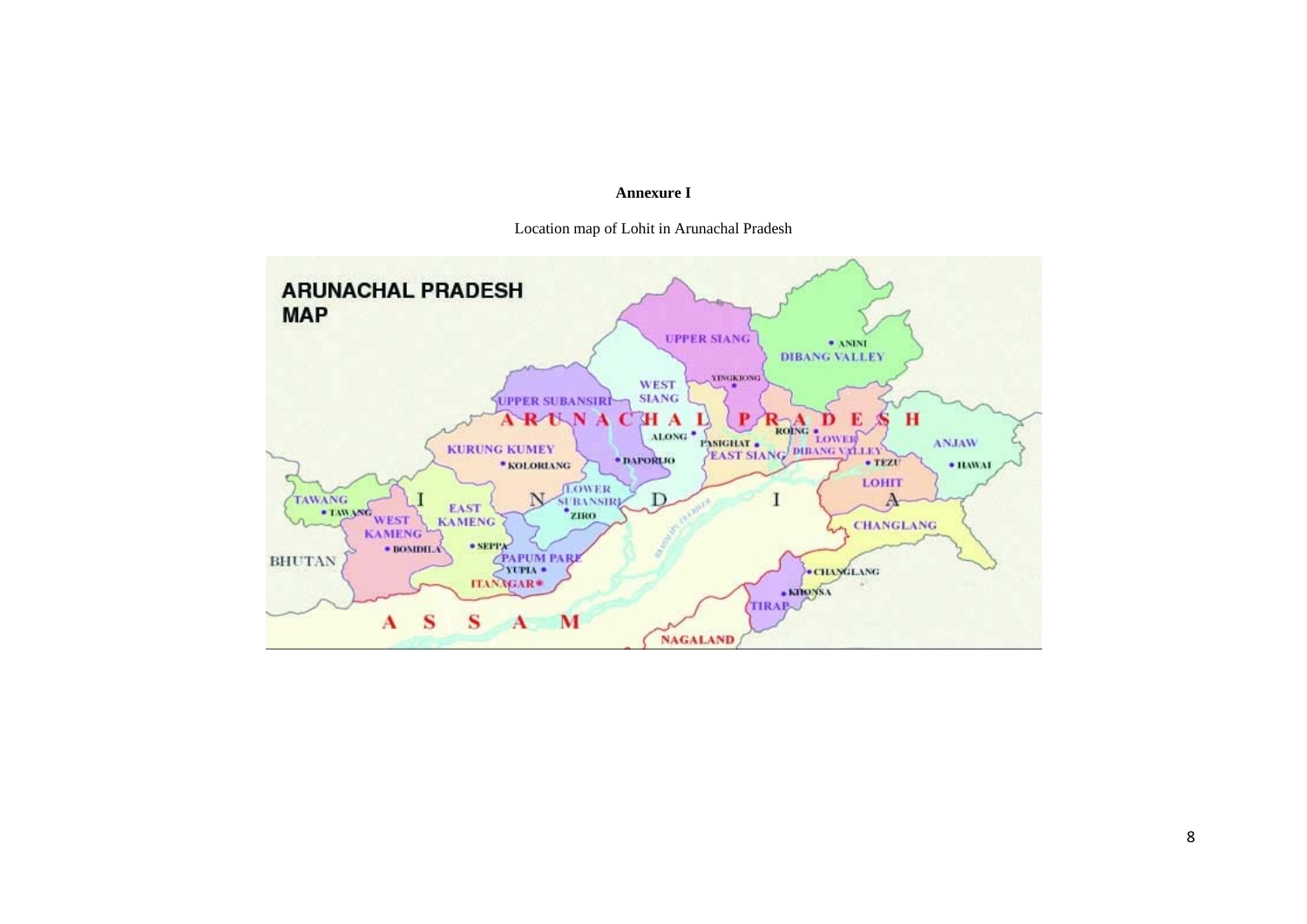#### **Annexure-II:**

#### **MEAN ANNUAL RAINFALL OF LOHIT DISTRICT**





Fig. Average Rainfall map of Lohit-District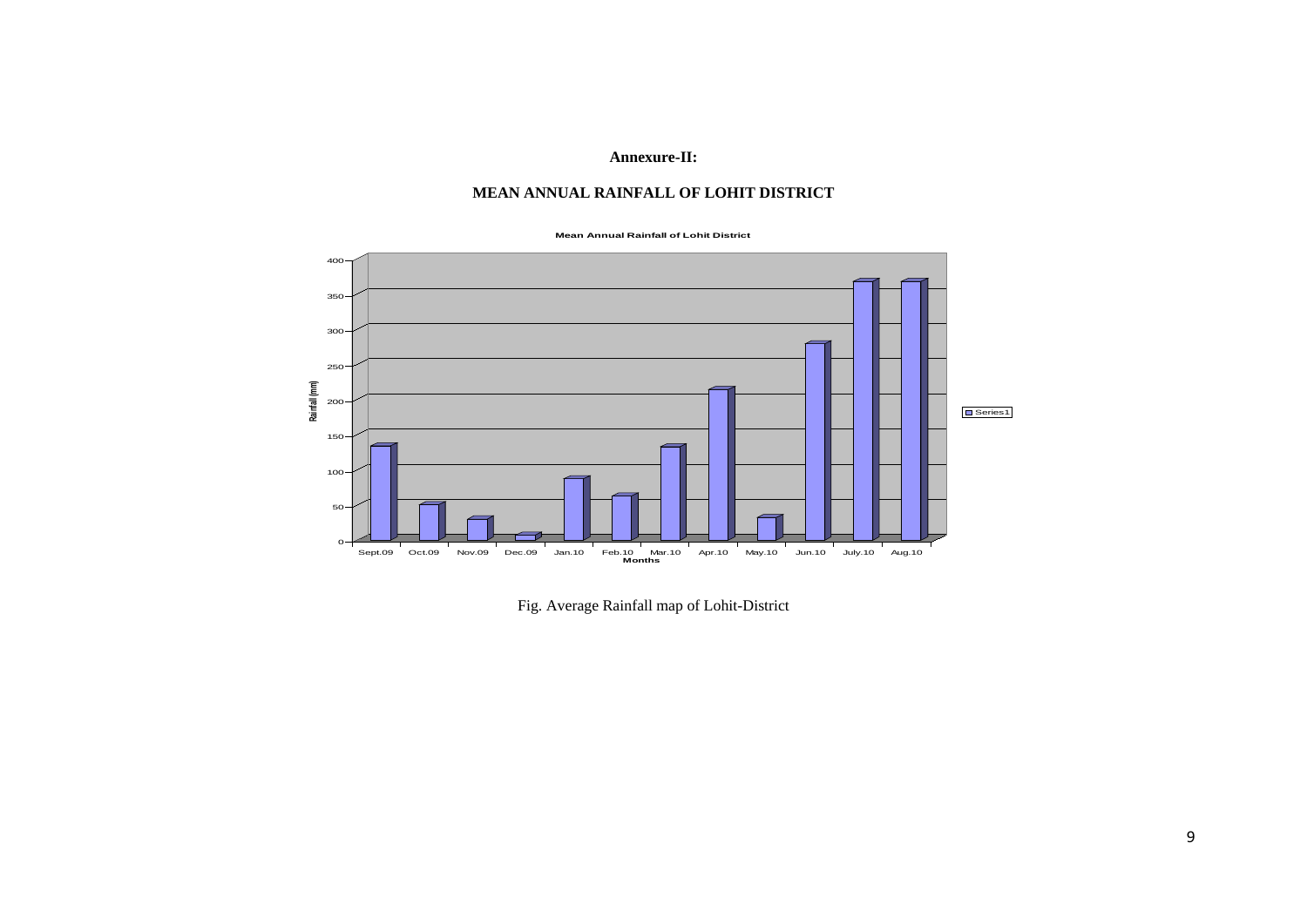### **2.0 Strategies for weather related contingencies**

**2.1 Drought**

**2.1.1 Rainfed situation**

| <b>Condition</b>     |                                                    |               | <b>Suggested Contingency Measures</b>                                                                                                                              |                                                                                                                                                                                                                                                                                                                                                |                                                                                            |
|----------------------|----------------------------------------------------|---------------|--------------------------------------------------------------------------------------------------------------------------------------------------------------------|------------------------------------------------------------------------------------------------------------------------------------------------------------------------------------------------------------------------------------------------------------------------------------------------------------------------------------------------|--------------------------------------------------------------------------------------------|
| <b>Early season</b>  | <b>Major Farming</b>                               | <b>Normal</b> | Change in crop/cropping system                                                                                                                                     | <b>Agronomic measures</b>                                                                                                                                                                                                                                                                                                                      | <b>Remarks</b> on                                                                          |
| drought              | situation                                          | Crop/cropping |                                                                                                                                                                    |                                                                                                                                                                                                                                                                                                                                                | Implementation                                                                             |
| (delayed onset)      |                                                    | system        |                                                                                                                                                                    |                                                                                                                                                                                                                                                                                                                                                |                                                                                            |
| Delay by 2<br>weeks  | Medium rainfall<br>Sandy loam soil,<br>plain lands | Rice          | Grow medium duration rice varieties<br>like Satya, Basundhara etc<br>Prefer drought tolerant varieties of                                                          | Adopt closure row spacing,<br>$\bullet$<br>Adopt In-situ rain water<br>$\bullet$<br>conservation, summer ploughing,<br>interculture, tillage practices                                                                                                                                                                                         | Supply of seeds<br>through Dept.of Agri,<br><b>ATMA</b>                                    |
| (June $3^{rd}$ week) |                                                    |               | Paddy crop i.e. Luit, Kapilee,<br>Vandana, Anjali etc                                                                                                              | Apply full P, K and 50% N of<br>$\bullet$<br>recommended dose along with well<br>decomposed organic matter for early<br>seedling vigor,                                                                                                                                                                                                        |                                                                                            |
|                      |                                                    | Maize         | Novjot, Nabin                                                                                                                                                      | Adopt In-situ rain water<br>$\bullet$<br>conservation, summer ploughing,<br>interculture, tillage practices                                                                                                                                                                                                                                    |                                                                                            |
|                      | Medium rainfall,<br>black soils                    | Rice          | Grow medium duration rice varieties<br>like Satya, Basundhara etc<br>Prefer drought tolerant varieties of<br>Paddy crop i.e. Luit, Kapilee,<br>Vandana, Anjali etc | Use of bulky organic manures with<br>$\bullet$<br>full P, K and 20% N of<br>recommended dose for basal<br>application.<br>Maintain more plant population for<br>$\bullet$<br>direct seeded rice.<br>In-situ rain water conservation,<br>$\bullet$<br>harvesting of runoff for recycling<br>and ground water recharge by<br>elevating the bunds | Breeder seed from<br>AAU Jorhat,<br>Supply of seeds<br>through Dept. of Agril,<br>ATMA etc |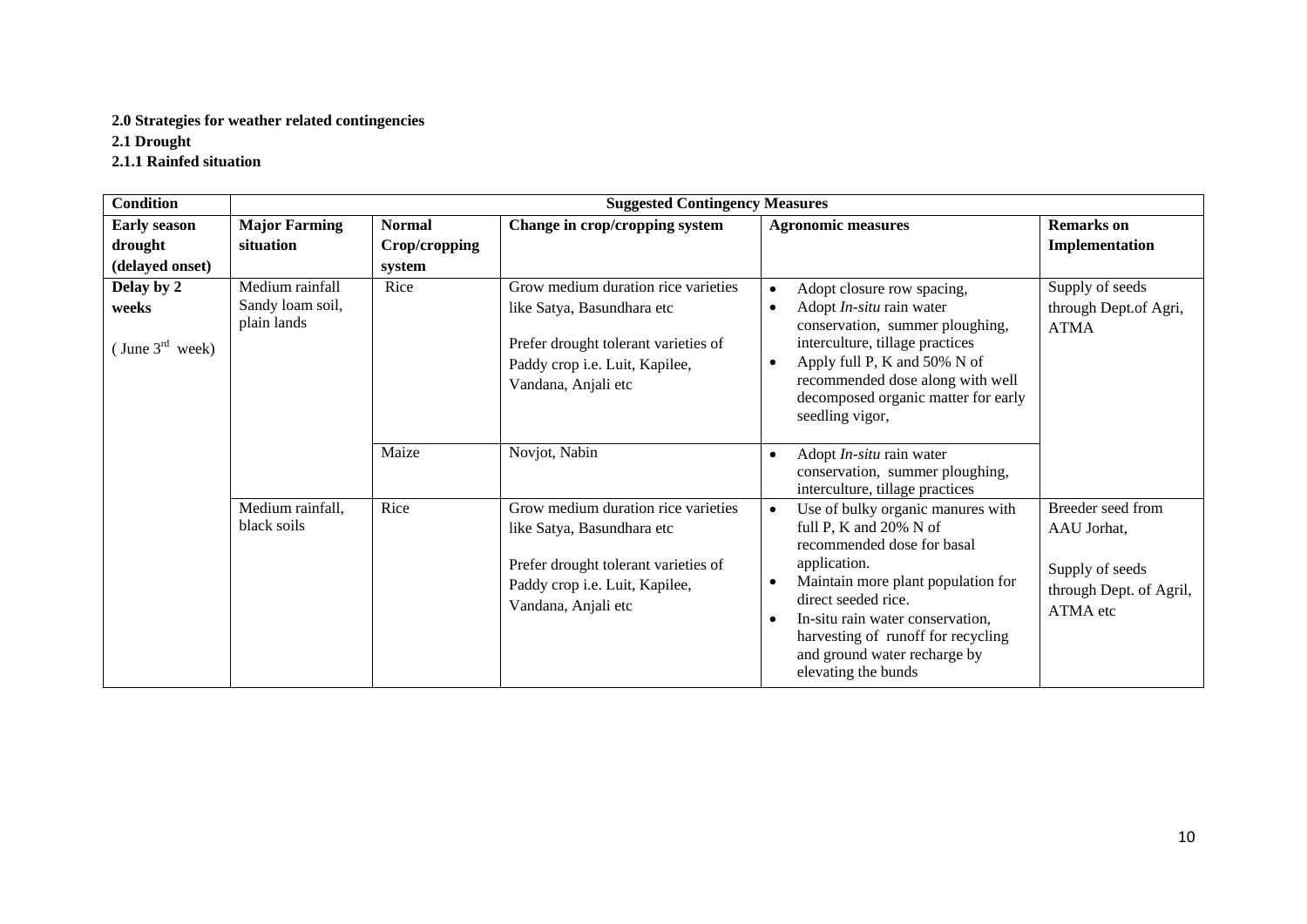| <b>Condition</b>                               |                                                    |                      | <b>Suggested Contingency Measures</b>                                                                                                                                    |                                                                                                                                                                                                                                                                                                                                                                                                                   |                                                  |
|------------------------------------------------|----------------------------------------------------|----------------------|--------------------------------------------------------------------------------------------------------------------------------------------------------------------------|-------------------------------------------------------------------------------------------------------------------------------------------------------------------------------------------------------------------------------------------------------------------------------------------------------------------------------------------------------------------------------------------------------------------|--------------------------------------------------|
| <b>Early season drought</b><br>(delayed onset) | <b>Major Farming</b><br>situation                  | Crop/cropping system | Change in crop/cropping<br>system                                                                                                                                        | <b>Agronomic measures</b>                                                                                                                                                                                                                                                                                                                                                                                         | <b>Remarks</b> on<br>Implementation              |
| Delay by 4 weeks<br>(July $1st$ week)          | Medium rainfall<br>Sandy loam soil,<br>plain lands | Rice                 | Grow medium duration rice<br>varieties like Satya,<br>Basundhara etc<br>Prefer drought tolerant<br>varieties of Paddy crop i.e.<br>Luit, Kapilee, Vandana, Anjali<br>etc | When<br>the<br>mortality<br>of<br>$\bullet$<br>seedlings is less than 50% gap<br>filling should be done.<br>In-situ rain water conservation,<br>ploughing,<br>summer<br>interculture, tillage practices,<br>weed control.<br>Apply life saving irrigation to<br>maintain nursery                                                                                                                                  | Supply of seeds<br>through Dept.pf<br>Agri, ATMA |
|                                                |                                                    | Maize                | Gouri, Vinayak, St<br>Sesame:<br>1683                                                                                                                                    |                                                                                                                                                                                                                                                                                                                                                                                                                   |                                                  |
|                                                | Medium rainfall,<br>black soils                    | Rice                 | tolerant<br>Prefer<br>drought<br>varieties of Paddy crop i.e.<br>Luit, Kapilee, Vandana, Anjali<br>etc<br>Sujata, Durga, PDM-11& 54                                      | Nursery can be raised for<br>$\bullet$<br>transplanting after application<br>of bulky organic manures with<br>full P,K and 50% N of<br>recommended dose for basal<br>application.<br>Maintain more plant population<br>in direct seeded rice.<br>When<br>the<br>mortality<br>of<br>seedlings is less than 50%, gap<br>filling should be done.<br><i>In-situ</i> rain water conservation<br>by elevating the bund. | Supply of seeds<br>through Dept.pf<br>Agri, ATMA |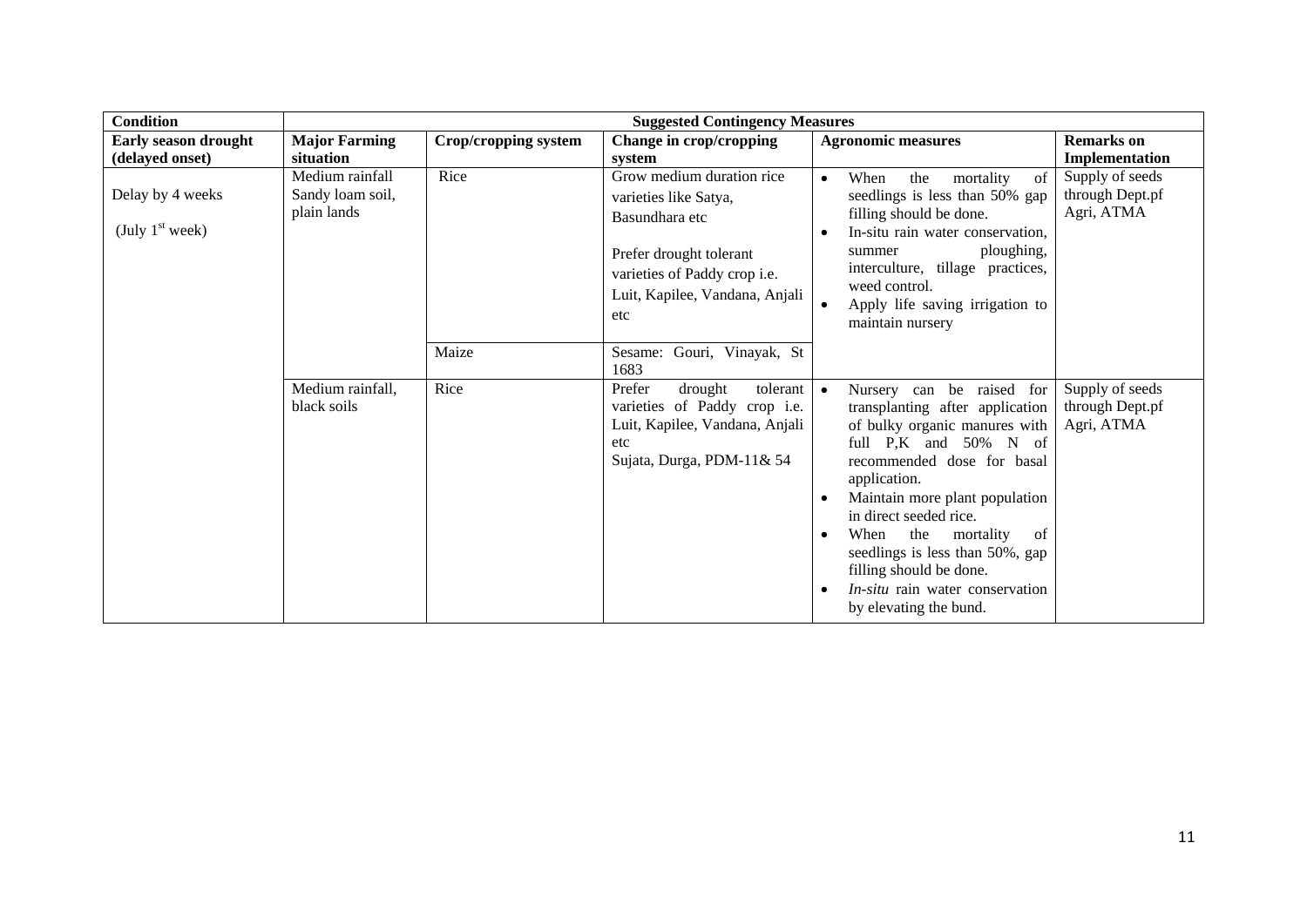| <b>Condition</b>                                |                                                    |               | <b>Suggested Contingency Measures</b>                                                                                                                                                                                            |                                                                                                                                                                                                                                                                                                                                                                                                                 |                                                  |
|-------------------------------------------------|----------------------------------------------------|---------------|----------------------------------------------------------------------------------------------------------------------------------------------------------------------------------------------------------------------------------|-----------------------------------------------------------------------------------------------------------------------------------------------------------------------------------------------------------------------------------------------------------------------------------------------------------------------------------------------------------------------------------------------------------------|--------------------------------------------------|
| Early season drought                            | <b>Major Farming</b>                               | Crop/cropping | Change in crop/cropping                                                                                                                                                                                                          | <b>Agronomic measures</b>                                                                                                                                                                                                                                                                                                                                                                                       | <b>Remarks</b> on                                |
| (delayed onset)                                 | situation                                          | system        | system                                                                                                                                                                                                                           |                                                                                                                                                                                                                                                                                                                                                                                                                 | Implementation                                   |
| Delay by 6 weeks<br>(July $3^{\text{rd}}$ week) | Medium rainfall<br>Sandy loam soil,<br>plain lands | Rice          | Varietal substitutions with short<br>duration and drought tolerant<br>varieties of the sole crops i.e.<br>Luit, Kapilee, Satya, basundhara<br>etc.<br>Alternate crops such as<br>Pigeonpea, Greengram, Cowpea<br>should be grown | • Withhold N fertilizer (top dressing)<br>application up to receipt of rainfall.<br>• Crop field should be kept weed free<br>• In rainfed situation apply full dose<br>of P, K and reduce nitrogen<br>application by 40% of the<br>recommended dose as basal along<br>with well decomposed organic<br>manure for early seedling vigor<br>• Close the drainage hole and check<br>seepage loss in direct sown med | Supply of seeds<br>through Dept.pf<br>Agri, ATMA |
|                                                 |                                                    | Maize         | Sesame - fallow<br>Gouri, Vinayak, St 1683                                                                                                                                                                                       | $-do-$                                                                                                                                                                                                                                                                                                                                                                                                          |                                                  |
|                                                 | Medium rainfall<br><b>Black soils</b>              | Rice          | Varietal substitutions with short<br>duration and drought tolerant<br>varieties of the sole crops i.e.<br>Luit, Kapilee, Satya, basundhara<br>etc.                                                                               | · Nitrogen application should<br>be<br>reduced by 40 % in basal. Full<br>recommended dose of P and K<br>should be applied.<br>• Close the drainage hole and check<br>seepage loss in direct sown rice.<br>• Timely Weeding                                                                                                                                                                                      | Supply of seeds<br>through Dept.pf<br>Agri, ATMA |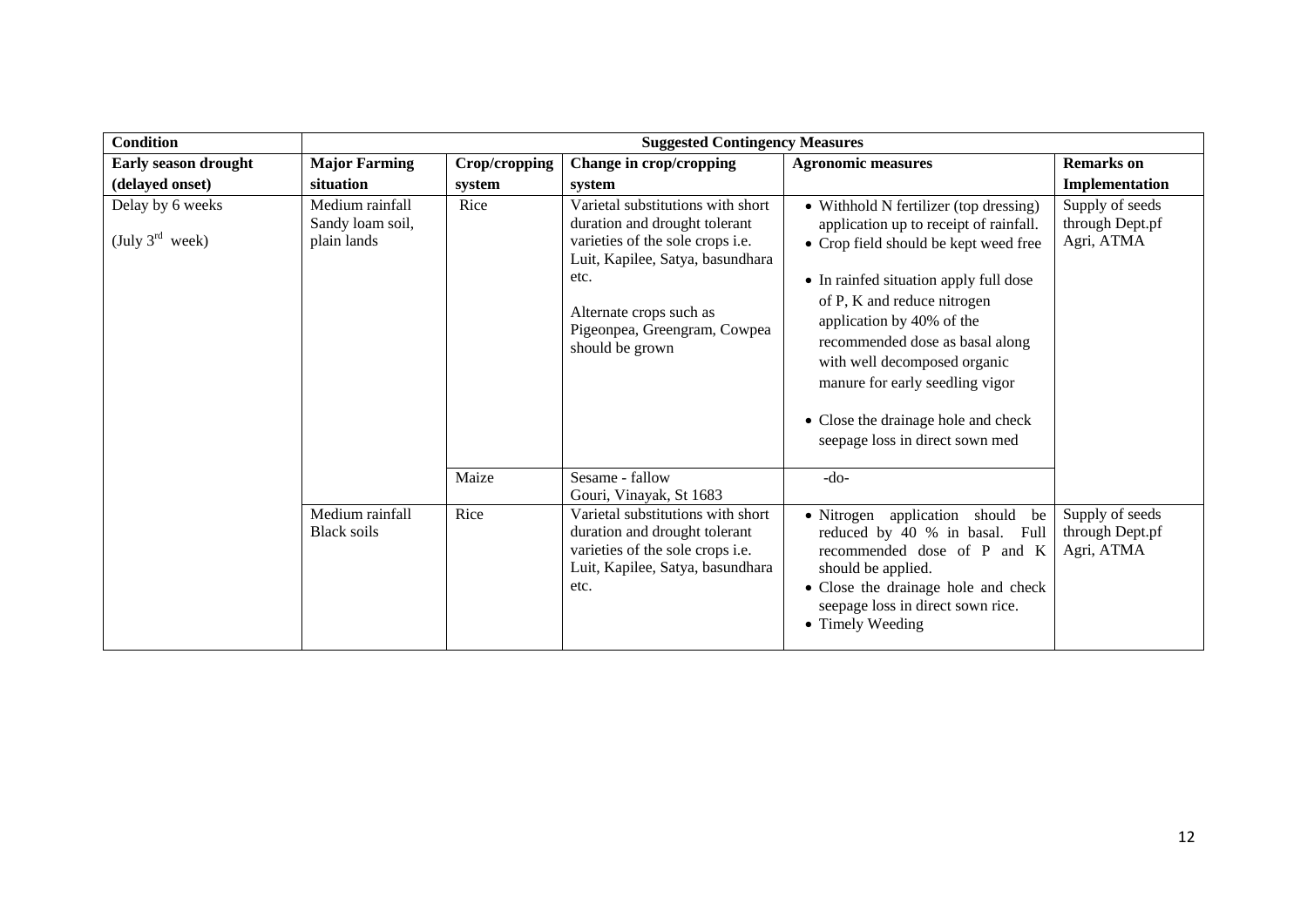| <b>Condition</b>                                  |                                                 |                                          | <b>Suggested Contingency Measures</b>                                                                                                                                                        |                                                                                                                                                                                                                                                                                                                                                     |                                                  |
|---------------------------------------------------|-------------------------------------------------|------------------------------------------|----------------------------------------------------------------------------------------------------------------------------------------------------------------------------------------------|-----------------------------------------------------------------------------------------------------------------------------------------------------------------------------------------------------------------------------------------------------------------------------------------------------------------------------------------------------|--------------------------------------------------|
| <b>Early season</b><br>drought (delayed<br>onset) | <b>Major Farming</b><br>situation               | <b>Normal</b><br>Crop/cropping<br>system | <b>Change</b> in<br>crop/cropping system                                                                                                                                                     | <b>Agronomic measures</b>                                                                                                                                                                                                                                                                                                                           | <b>Remarks</b> on<br>Implementation              |
| Delay by 8 weeks<br>(August $1st$ week)           | Medium rainfall Sandy<br>loam soil, plain lands | Rice<br>Maize                            | Grow non paddy crops<br>In the event of late<br>arrival of southwest<br>monsoon the pulses like<br>Cowpea Blackgram,<br>Greengram, Pigeonpea<br>etc<br>Blackgram: USJD 113,<br><b>KU 301</b> | Use Closure spacing of rice 15 X 15 cm<br>$\bullet$<br>with 4-5 seedlings per hill.<br>Withhold N fertilizer application till receipt<br>$\bullet$<br>of rainfall.<br>Apply full P, K and 50 % N at the time of<br>$\bullet$<br>transplanting.<br>Close the drainage hole and check the<br>$\bullet$<br>seepage loss in direct sown rice regularly. | Supply of seeds<br>through Dept.pf<br>Agri, ATMA |
|                                                   | Medium rainfall Black<br>soils                  | Rice                                     | Sesame: Gouri, Vinayak,<br>St 1683<br>Grow short duration rice<br>varieties<br>like<br>Luit.<br>Kapilee, Vandana<br>like<br>Grow<br>pulses<br>blackgram, greengram,<br>pigeonpea etc         |                                                                                                                                                                                                                                                                                                                                                     |                                                  |
|                                                   |                                                 | Blackgram                                | <b>USJD 113, KU 301</b>                                                                                                                                                                      |                                                                                                                                                                                                                                                                                                                                                     |                                                  |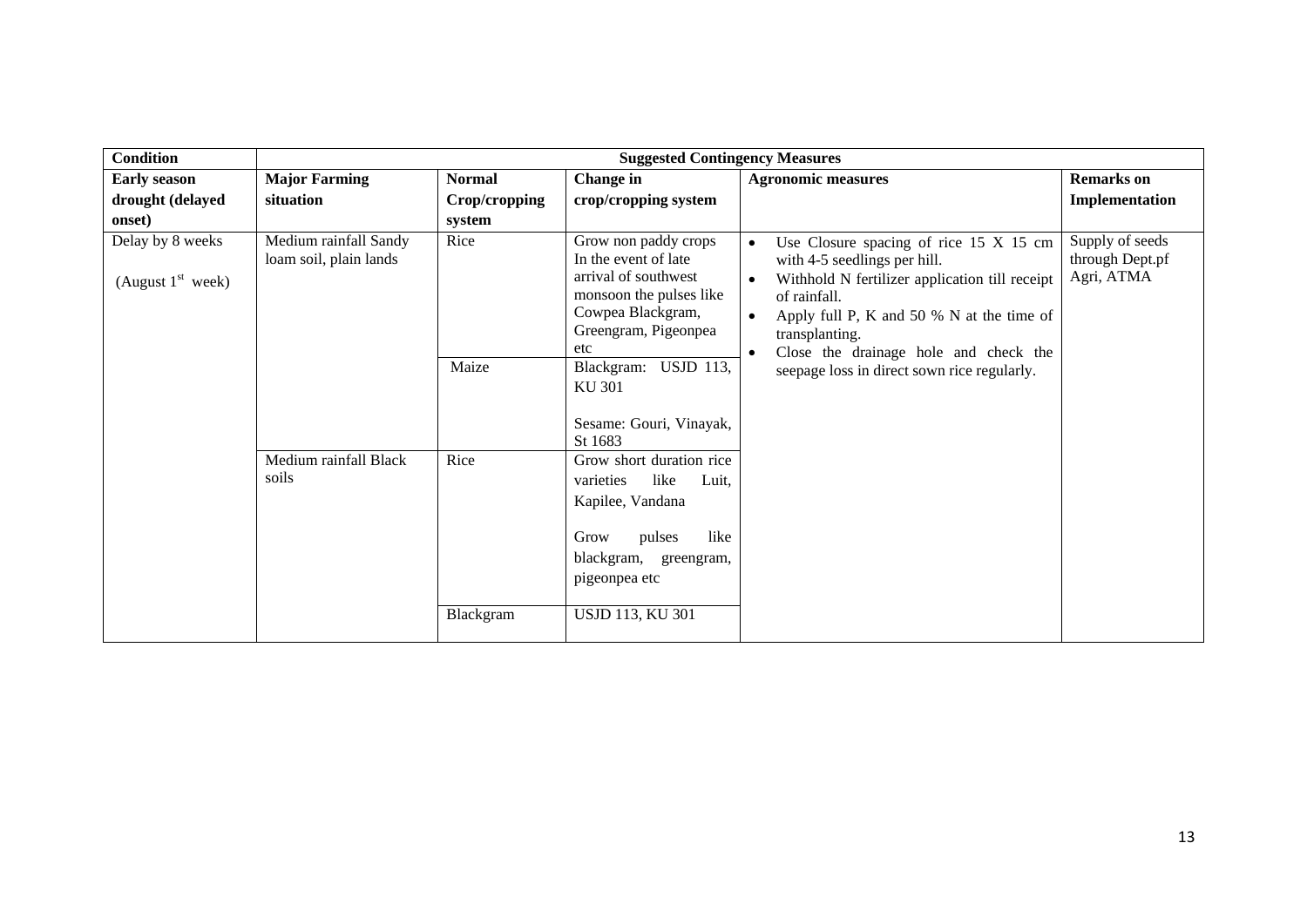| <b>Condition</b>                                                                                                              |                                                 |                                          |                                                                                                                   |                                                                                                                                                                                                                                                                                                      |                                                                                                              |
|-------------------------------------------------------------------------------------------------------------------------------|-------------------------------------------------|------------------------------------------|-------------------------------------------------------------------------------------------------------------------|------------------------------------------------------------------------------------------------------------------------------------------------------------------------------------------------------------------------------------------------------------------------------------------------------|--------------------------------------------------------------------------------------------------------------|
| Early season drought<br>(normal onset)                                                                                        | <b>Major Farming</b><br>situation               | <b>Normal</b><br>Crop/cropping<br>system | Crop management                                                                                                   | Soil nutrient & moisture<br>conservation measure                                                                                                                                                                                                                                                     | <b>Remarks</b> on<br>Implementation                                                                          |
| <b>Normal onset</b><br>followed by 15-20<br>days dry spell after<br>sowing leading to<br>poor germination/<br>crop stand etc. | Medium rainfall Sandy<br>loam soil, plain lands | Rice<br>Maize<br>Pigeonpea               | • Re-sow the crop if the<br>mortality is more than<br>50%.<br>• Adjust the plant<br>population by gap<br>filling. | Application of organic matter and<br>FYM.<br>Apply recommended dose of<br>fertilizers.<br>Complete hoeing weeding and<br>earthing up at 20 DAS for moisture<br>conservation.                                                                                                                         | Supply of seed drills<br>and intercultural<br>implements through<br>RKVY.<br>Supply seeds from<br>ATMA, RKVY |
|                                                                                                                               | Medium rainfall Black<br>soils                  | Rice<br>Maize<br>Pigeonpea               | • Re-sow the crop if the<br>mortality is more than<br>50%.<br>• Adjust the plant<br>population by gap<br>filling. | Strengthen the field and contour<br>bunds for in-situ moisture<br>conservation.<br>Apply recommended dose of<br>fertilizers.<br>Application of organic matter and<br>FYM.<br>Complete hoeing weeding and<br>earthling up at 20 DAS for moisture<br>conservation in groundnut and<br>vegetable crops. |                                                                                                              |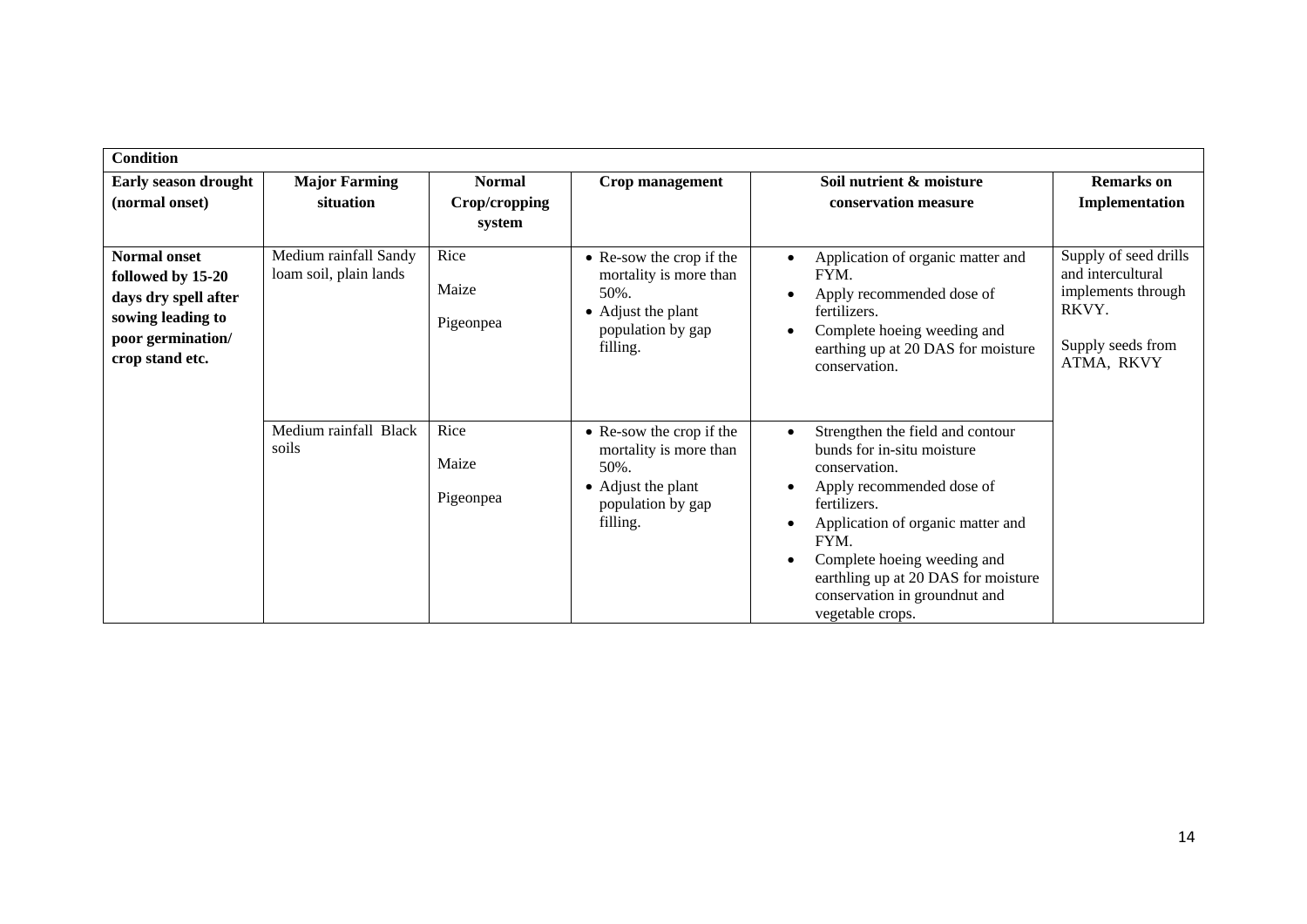| <b>Condition</b>                                                                                 |                                                    | <b>Suggested Contingency Measures</b>    |                                                                                     |                                                                                                                                                                                                                                                                                                                                         |                                     |  |  |  |
|--------------------------------------------------------------------------------------------------|----------------------------------------------------|------------------------------------------|-------------------------------------------------------------------------------------|-----------------------------------------------------------------------------------------------------------------------------------------------------------------------------------------------------------------------------------------------------------------------------------------------------------------------------------------|-------------------------------------|--|--|--|
| Mid season drought<br>(long dry spell,<br>consecutive 2 weeks<br>rainless $(>2.5$ mm)<br>period) | Major<br><b>Farming</b><br>situation               | <b>Normal</b><br>Crop/cropping<br>system | Crop management                                                                     | Soil nutrient & moisture conservation<br>measure                                                                                                                                                                                                                                                                                        | <b>Remarks</b> on<br>Implementation |  |  |  |
| At vegetative stage                                                                              | Medium rainfall<br>Sandy loam<br>soil, plain lands | Rice<br>Maize<br>Pigeonpea               | Foliar application of nutrients 2%<br>Urea or 2% DAP                                | Remove weeds<br>$\bullet$<br>Strengthen the field bunds & close the<br>holes<br>Inter-cultivation (Soil mulching).<br>Organic mulching with previous crop<br>residues.<br>Follow ridge and furrow method of<br>planting<br>Follow strip cropping in rolling<br>topography for moisture conservation.<br>Provide life saving irrigation. | Provide inputs<br>from RKVY         |  |  |  |
|                                                                                                  | Medium rainfall<br><b>Black soils</b>              | Rice<br>Maize<br>Pigeonpea               | Foliar application of nutrients<br>like 2% Urea or 2% DAP or 1%<br>KNO <sub>3</sub> |                                                                                                                                                                                                                                                                                                                                         |                                     |  |  |  |

| condition            |                          | <b>Suggested Contingency Measures</b> |                                                       |                                                             |                             |  |  |  |
|----------------------|--------------------------|---------------------------------------|-------------------------------------------------------|-------------------------------------------------------------|-----------------------------|--|--|--|
| Mid season           | <b>Major</b>             | Crop/cropping                         | Crop management                                       | Soil nutrient & moisture conservation measure               | Remarks on                  |  |  |  |
| drought (long dry    | Farming                  | system                                |                                                       |                                                             | Implementation              |  |  |  |
| spell, consecutive 2 | situation                |                                       |                                                       |                                                             |                             |  |  |  |
| weeks rainless       |                          |                                       |                                                       |                                                             |                             |  |  |  |
| $(>2.5$ mm) period)  |                          |                                       |                                                       |                                                             |                             |  |  |  |
| At reproductive      | Medium<br>rainfall Sandy | Mustard<br>Rice                       | Foliar application of 2%<br>urea at pre-flowering and | Provide irrigation at flowering and grain filling<br>stage. | Provide inputs<br>from RKVY |  |  |  |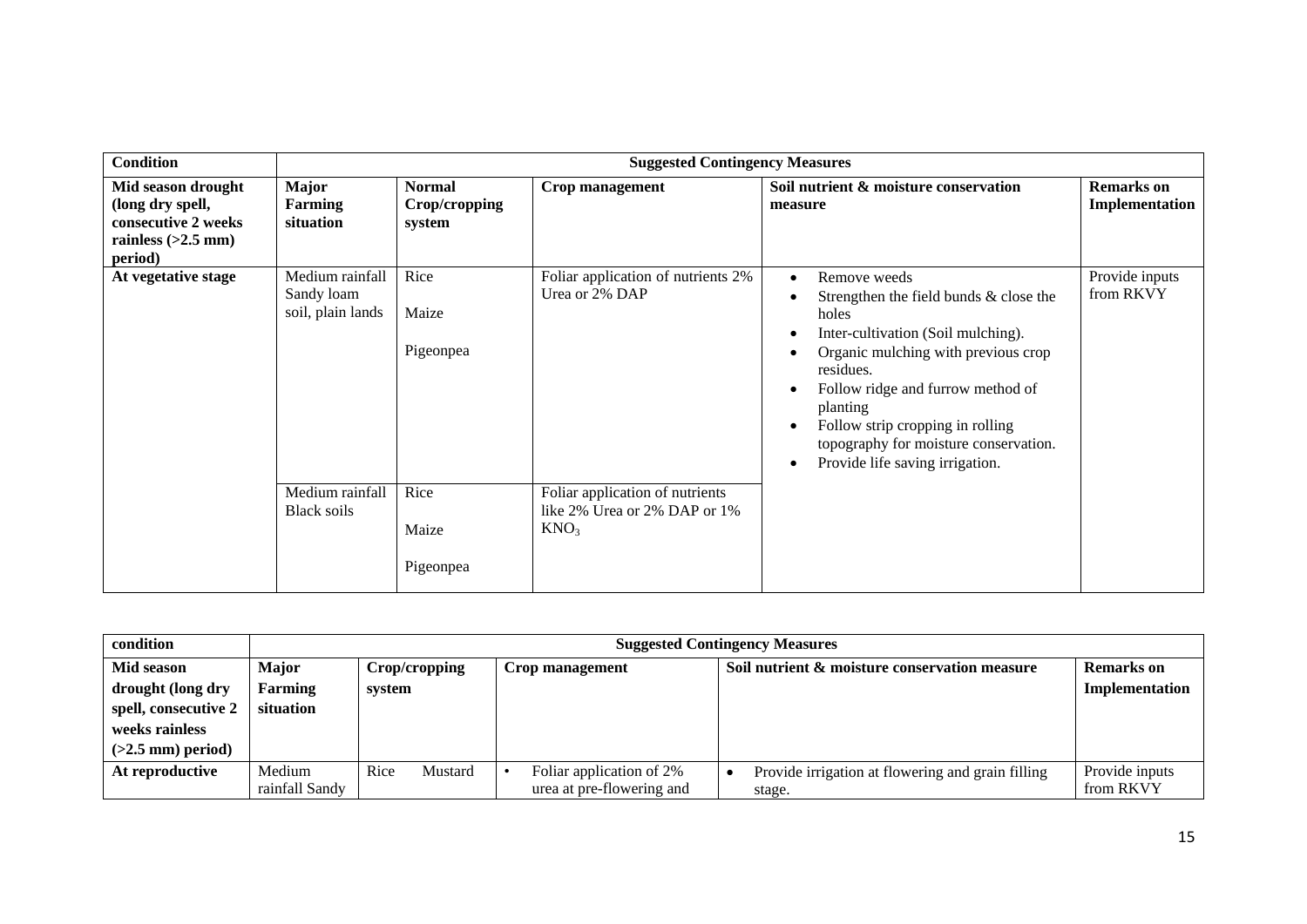| stage | loam soil.<br>plain lands<br>Medium<br>rainfall Sandy<br>loam soil and | Maize, Potato<br>Pigeonpea<br>Mustard,<br>Rice<br>Maize Potato<br>Pigeonpea | flowering stage to pulses<br>Harvesting and recycling of rain water<br>and oilseeds<br>Provide life saving irrigation.<br>Remove and destroy pest<br>Incase of complete failure of Kharif crop, go for<br>and disease affected plants<br>pre-rabi crops/ pulses/vegetable crop cultivation.<br>Spray $2\%$ KCl + 0.1 ppm<br>boron to non paddy crops to |  |
|-------|------------------------------------------------------------------------|-----------------------------------------------------------------------------|---------------------------------------------------------------------------------------------------------------------------------------------------------------------------------------------------------------------------------------------------------------------------------------------------------------------------------------------------------|--|
|       | <b>Black soils</b>                                                     |                                                                             | overcome drought                                                                                                                                                                                                                                                                                                                                        |  |

| <b>Condition</b> | <b>Suggested Contingency Measures</b>              |               |                                          |    |                           |                                                                                                                           |                                                                           |
|------------------|----------------------------------------------------|---------------|------------------------------------------|----|---------------------------|---------------------------------------------------------------------------------------------------------------------------|---------------------------------------------------------------------------|
| <b>Terminal</b>  | <b>Major Farming</b>                               | <b>Normal</b> | Crop management                          |    | <b>Rabi Crop planning</b> |                                                                                                                           | <b>Remarks</b> on                                                         |
| drought          | situation                                          | Crop/cropping |                                          |    |                           |                                                                                                                           | Implementation                                                            |
|                  |                                                    | system        |                                          |    |                           |                                                                                                                           |                                                                           |
|                  | Medium rainfall<br>Sandy loam soil,<br>plain lands | Rice<br>Maize | Harvesting<br>maturity stage of the crop | at | physiological             | Utilization of residual moisture for early<br>sowing of rabi crops like Greengram<br>(Pratap), Blackgram (KU 301), Potato | Construction of Farm ponds<br>through NREGS, RKVY<br>Supply seeds through |
|                  | Medium rainfall<br>Sandy loam soil,<br>Black soil  | Pigeonpea     |                                          |    |                           | (Kufri Jyoti, Kufri Megha)                                                                                                | ATMA, RKVY                                                                |

### **2.1.2 Drought- Irrigated situation**

| <b>Condition</b>    | <b>Suggested Contingency Measures</b> |                  |                         |                              |                     |  |  |
|---------------------|---------------------------------------|------------------|-------------------------|------------------------------|---------------------|--|--|
| Delayed/limited     | <b>Major Farming</b>                  | <b>Normal</b>    | Change in crop/cropping | <b>Agronomic measures</b>    | <b>Remarks</b> on   |  |  |
| release of water in | situation                             | Crop/cropping    | system                  |                              | Implementation      |  |  |
| canals due to low   |                                       | system           |                         |                              |                     |  |  |
| rainfall            | Canal irrigated Sandy                 | Rice-Fallow      | $Rice - Fallow$         | Limited $&$ life saving      | Seeds through ATMA, |  |  |
|                     | loam soils                            |                  |                         |                              | <b>RKVY</b>         |  |  |
|                     |                                       | $Rice$ – Mustard | $Rice-Niger$            | irrigation                   |                     |  |  |
|                     |                                       |                  |                         | Provide alternate furrow     |                     |  |  |
|                     |                                       |                  |                         | irrigation, drip irrigation, |                     |  |  |
|                     |                                       |                  |                         | mulching, Irrigation in root |                     |  |  |
|                     |                                       |                  |                         | zone                         |                     |  |  |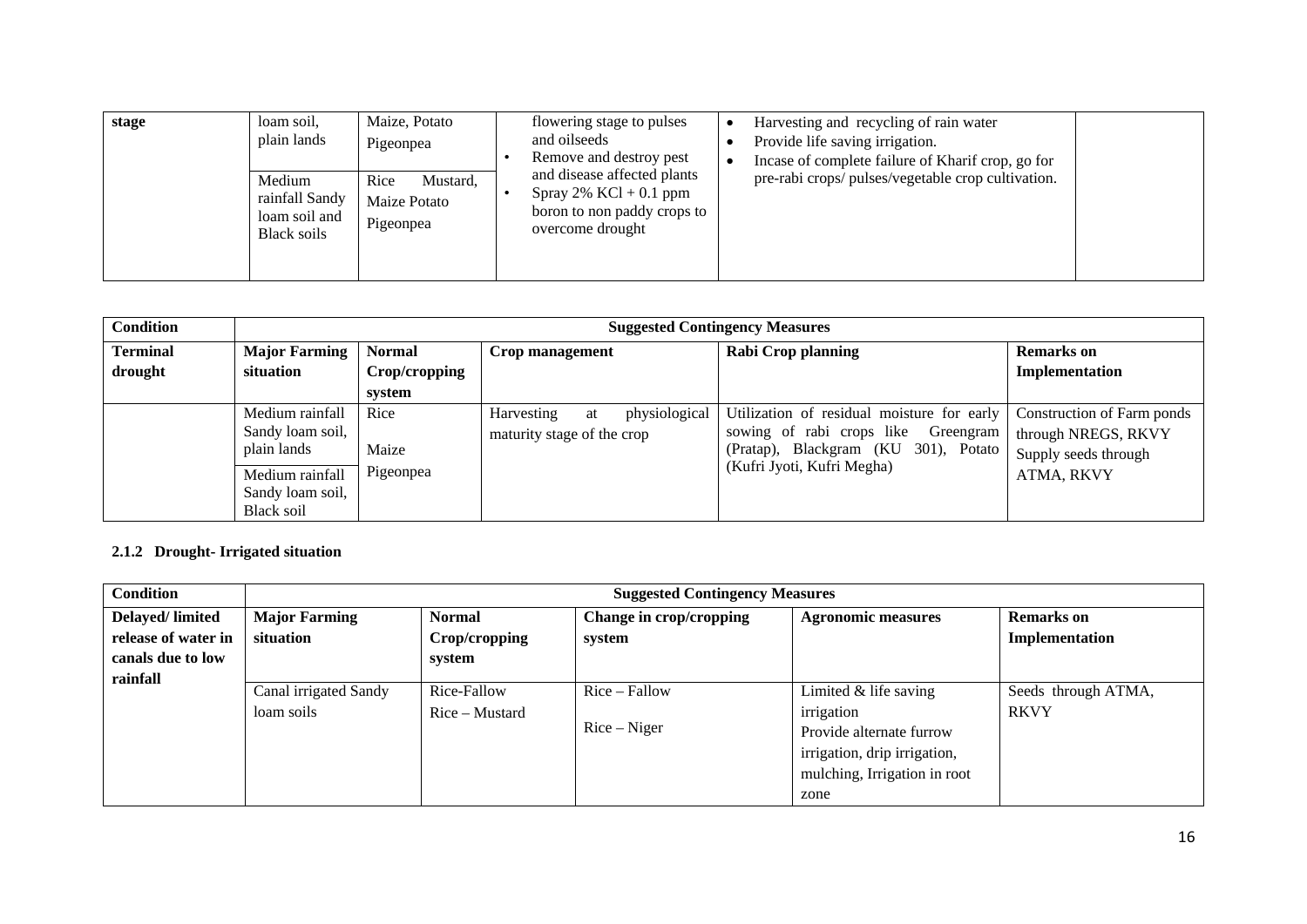| <b>Condition</b>                             | <b>Suggested Contingency Measures</b> |                                       |                                   |                           |                                     |  |  |
|----------------------------------------------|---------------------------------------|---------------------------------------|-----------------------------------|---------------------------|-------------------------------------|--|--|
| <b>Lack of inflows</b><br>into tanks due to  | <b>Major Farming</b><br>situation     | <b>Normal Crop/cropping</b><br>system | Change in crop/cropping<br>system | <b>Agronomic measures</b> | <b>Remarks</b> on<br>Implementation |  |  |
| insufficient/<br>delayed onset of<br>monsoon |                                       |                                       | NA                                |                           |                                     |  |  |

| <b>Condition</b>    | <b>Suggested Contingency Measures</b> |                      |                              |                              |                     |  |
|---------------------|---------------------------------------|----------------------|------------------------------|------------------------------|---------------------|--|
| <b>Insufficient</b> | <b>Major Farming situation</b>        | Crop/cropping system | Change in crop/cropping      | <b>Agronomic measures</b>    | <b>Remarks</b> on   |  |
| ground water        |                                       |                      | system                       |                              | Implementation      |  |
| recharge due to     | Sandy loam to light black             | Rice-Vegetable       | Short duration varieties of  | Alternate furrow irrigation, | Seeds through ATMA, |  |
| low rainfall        | soils (Borewell)                      |                      | rice like Satya, Basundhara, | Limited $&$ life saving      | <b>RKVY</b>         |  |
|                     |                                       |                      | and short duration varieties | irrigation, sprinkler/       |                     |  |
|                     |                                       |                      | of vegetables                | Drip irrigation,             |                     |  |
|                     |                                       |                      |                              | Mulching,                    |                     |  |
|                     |                                       |                      |                              | Irrigate in root zone.       |                     |  |

**2.2 Unusual rains (untimely, unseasonal etc)** (for both rainfed and irrigated situations)

| <b>Condition</b>                                                     | <b>Suggested contingency measure</b> |                        |                                    |                           |  |  |
|----------------------------------------------------------------------|--------------------------------------|------------------------|------------------------------------|---------------------------|--|--|
| Continuous high rainfall in a short<br>span leading to water logging | <b>Vegetative stage</b>              | <b>Flowering stage</b> | Crop maturity stage                | Post harvest              |  |  |
| Paddy                                                                |                                      | Provide drainage       | Drain out excess water, harvest at | Shifting to a safer place |  |  |
| Greengram, Potato, Mustard                                           | Provide drainage                     | If possible            | physiological maturity             | Dry in shade in a well    |  |  |
| Maize                                                                |                                      |                        |                                    | ventilated space          |  |  |
| Sesame                                                               |                                      |                        |                                    |                           |  |  |
| Horticulture                                                         |                                      |                        |                                    |                           |  |  |
| Orange                                                               | Provide drainage                     | Provide drainage       | Drain out.                         | Shift to safer place      |  |  |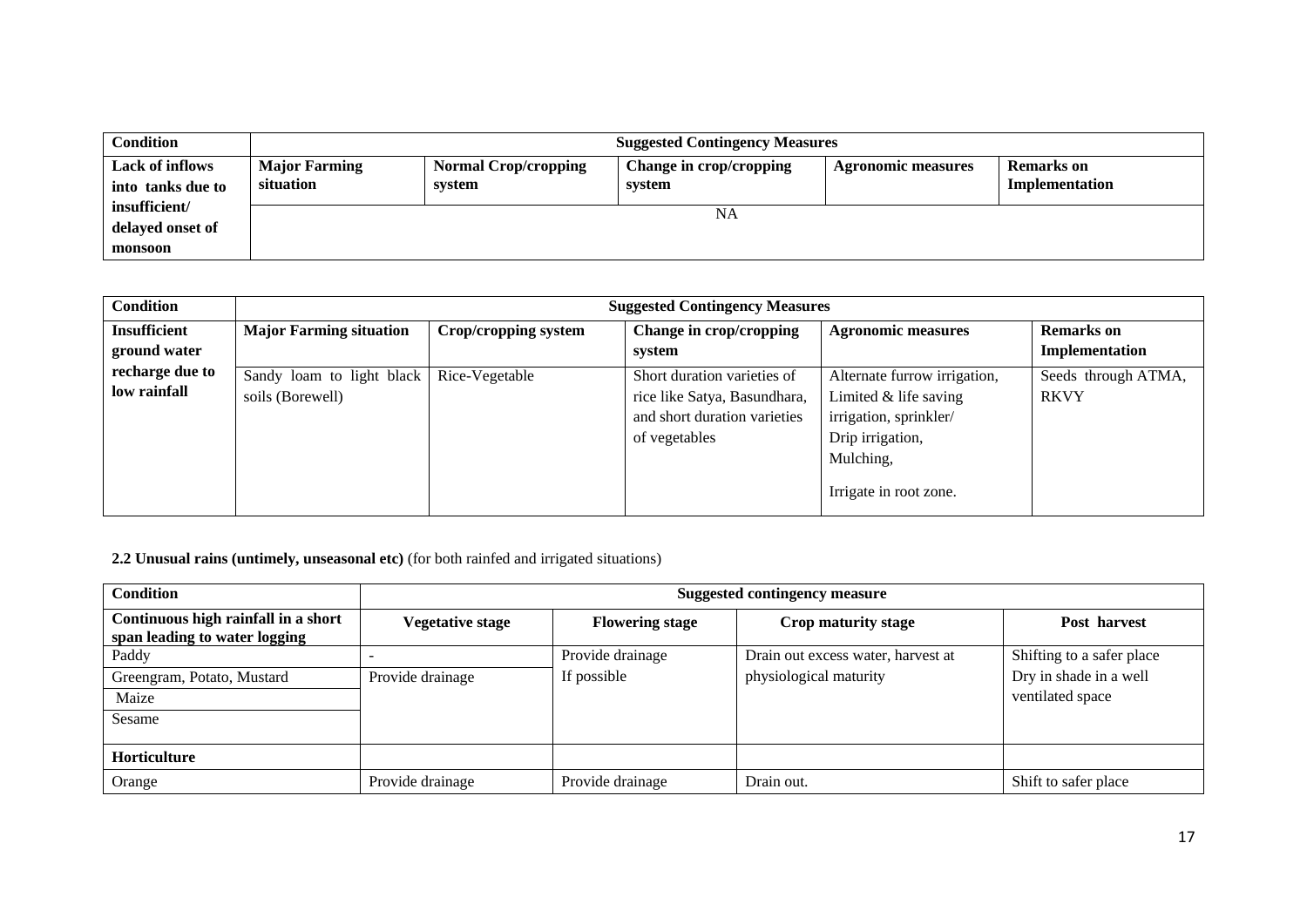|                                                                   | Earthing up of plant<br>base/root zone                     |                                         | Harvesting at physiological maturity<br>stage.                                                   |                                                  |
|-------------------------------------------------------------------|------------------------------------------------------------|-----------------------------------------|--------------------------------------------------------------------------------------------------|--------------------------------------------------|
| Pineapple                                                         | Provide drainage<br>Earthing up of plant<br>base/root zone | Provide drainage                        | Drain out.<br>Harvesting at physiological maturity<br>stage.                                     | Shift to safer place                             |
| Ginger                                                            | Provide drainage<br>Earthing up of plant<br>base/root zone | Provide drainage                        | Drain out.<br>Harvesting at physiological maturity<br>stage and Harvest for vegetable<br>purpose | Shift to safer place                             |
| <b>Brinjal</b>                                                    | Provide drainage<br>Earthing up of plant<br>base/root zone | Provide drainage                        | Drain out<br>Harvesting at tender stage for<br>vegetable purpose                                 | Shift to safer place                             |
| Chilli                                                            | Provide drainage<br>Earthing up of plant<br>base/root zone | Provide drainage                        | Drain out<br>Harvesting at tender stage for<br>vegetable purpose                                 | Safe storage against storage<br>pest and disease |
| Heavy rainfall with high speed winds in a short span <sup>2</sup> |                                                            |                                         |                                                                                                  |                                                  |
| Horticulture                                                      |                                                            |                                         |                                                                                                  |                                                  |
| Orange                                                            | Providing wind breaks and<br>drain out.                    | Providing wind breaks and<br>drain out. | Drain out.<br>Harvesting at physiological<br>maturity stage.                                     | Shift to safer place                             |
| Pineapple                                                         | Providing wind breaks and<br>drain out.                    | Providing wind breaks and<br>rain out.  | Drain out.<br>Harvesting at physiological<br>maturity stage.                                     | Shift to safer place                             |
| Ginger                                                            | Providing wind breaks and<br>drain out.                    | Providing wind breaks and<br>drain out. | Drain out.<br>Harvesting at physiological maturity<br>stage and Harvest for vegetable<br>purpose | Shift to safer place                             |
| <b>Brinjal</b>                                                    | Providing wind breaks and<br>drain out.                    | Providing wind breaks and<br>drain out. | Drain out.<br>Harvesting at tender stage for<br>vegetable purpose                                | Shift to safer place                             |
| Chilli                                                            | Providing wind breaks and<br>drain out.                    | Providing wind breaks and<br>drain out. | Drain out.<br>Harvesting at tender stage for                                                     | Safe storage against storage<br>pest and disease |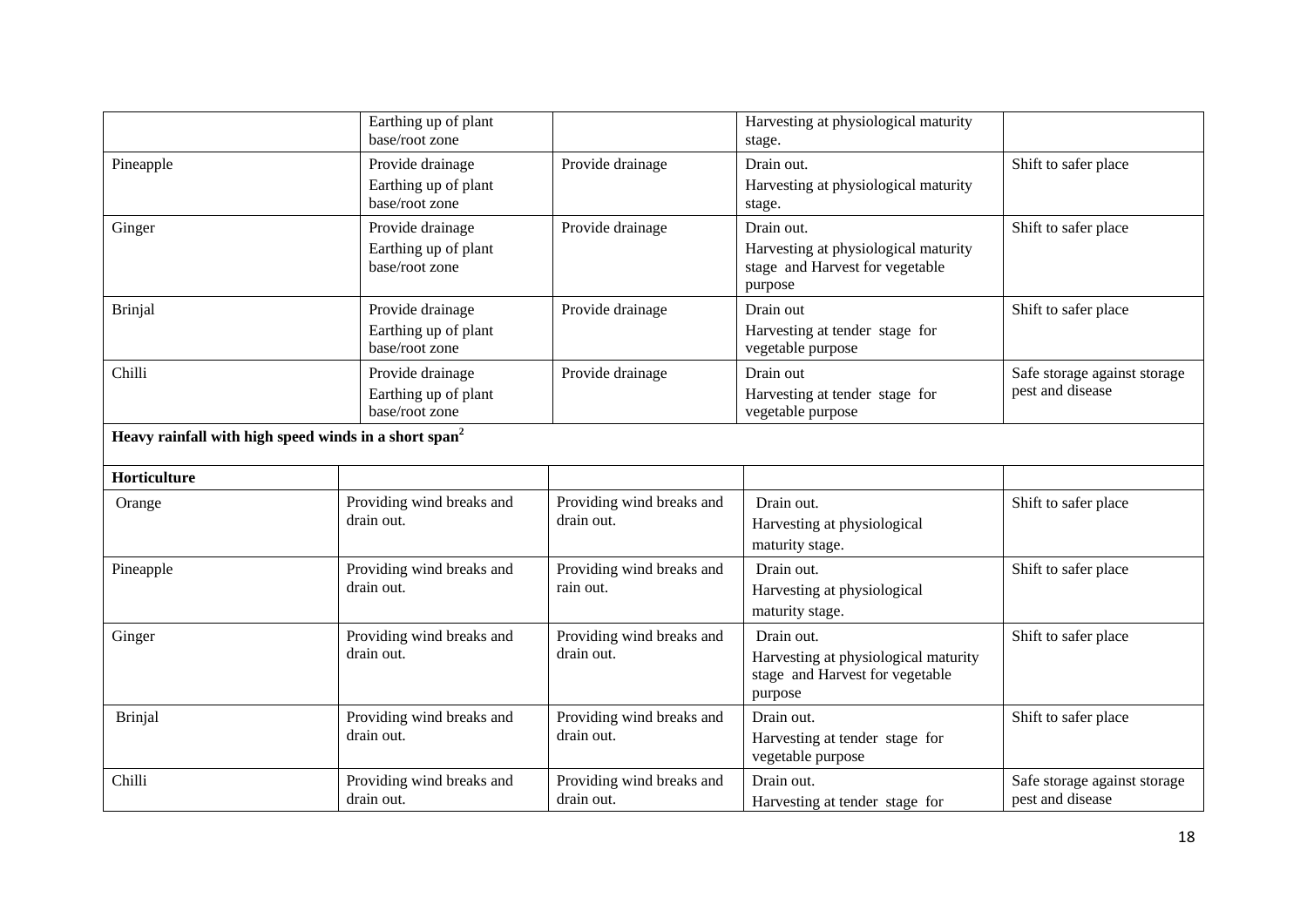|                                                        |                                                                                                                                     |                                                                                                                                              | vegetable purpose                                                                |                                                                                                                          |
|--------------------------------------------------------|-------------------------------------------------------------------------------------------------------------------------------------|----------------------------------------------------------------------------------------------------------------------------------------------|----------------------------------------------------------------------------------|--------------------------------------------------------------------------------------------------------------------------|
| Outbreak of pests and diseases due to unseasonal rains |                                                                                                                                     |                                                                                                                                              |                                                                                  |                                                                                                                          |
| Paddy                                                  | Spray tricyclazole against<br>blast, Chloropyriphos, Regent<br>against stem borer,<br>Monocrotophos against<br>Swarming caterpillar | Spray tricyclazole against<br>blast, Chloropyriphos<br>against stem borer,<br>Monocrotophos against<br>Swarming caterpillar & leaf<br>folder | Malathion spray against Gundhi bug                                               | Sun drying / disinfection of<br>gunny bags with malathion<br><b>or</b><br>heat treatment to manage<br>stored grain pests |
| Greengram, Potato,<br>Mustard                          | Apply Phorate granules in the<br>whorls & spray of Endosulfan<br>against maize stem borer                                           | Spray Dimethoate against<br>aphid                                                                                                            | Wrapping of cobs against bird damage                                             | Store in clean godown,<br>disinfection of gunny bags /<br>storage structure with<br>malathion                            |
| Maize                                                  | Removal of infested<br>tips to manage<br>leaf webber                                                                                | Spraying of<br>systemic<br>insecticide against borers                                                                                        | Spray of Carbufuran dust<br>against capsule<br>borer                             | Store in clean<br>godown,<br>disinfection of gunny bags /<br>storage structure with<br>malathion                         |
| Sesame                                                 | <b>Application of Triazophos</b><br>against YMV                                                                                     | Application of malathion<br>against Flea beetle                                                                                              | Spray of Endosulfan against pod borer                                            | Disinfection of storage<br>structure to manage stored<br>grain pests                                                     |
| Horticulture                                           |                                                                                                                                     |                                                                                                                                              |                                                                                  |                                                                                                                          |
| Orange<br>Pineapple                                    | Spraying malathion against<br>beetle, hand collection of egg<br>mass<br>Soil drenching of COC                                       | Application of Triazophos<br>alternatively against fruit<br>borer/leaf curl virus,                                                           | Spraying of Profenophos against fruit<br>borers<br>Metalaxyl against Anthracnose | Segregation of infested fruits<br>& destruction                                                                          |
| Ginger<br><b>Brinjal</b><br>Chilli                     | Spraying malathion against<br>beetle, hand collection of egg<br>mass<br>Soil drenching of COC &<br>streptocycline against wilting   | Application of Neem oil &<br>Triazophos alternatively<br>against brinjal fruit & shoot<br>borer/leaf curl virus.                             | Spraying of Profenophos against fruit<br>borers<br>Metalaxyl against Anthracnose |                                                                                                                          |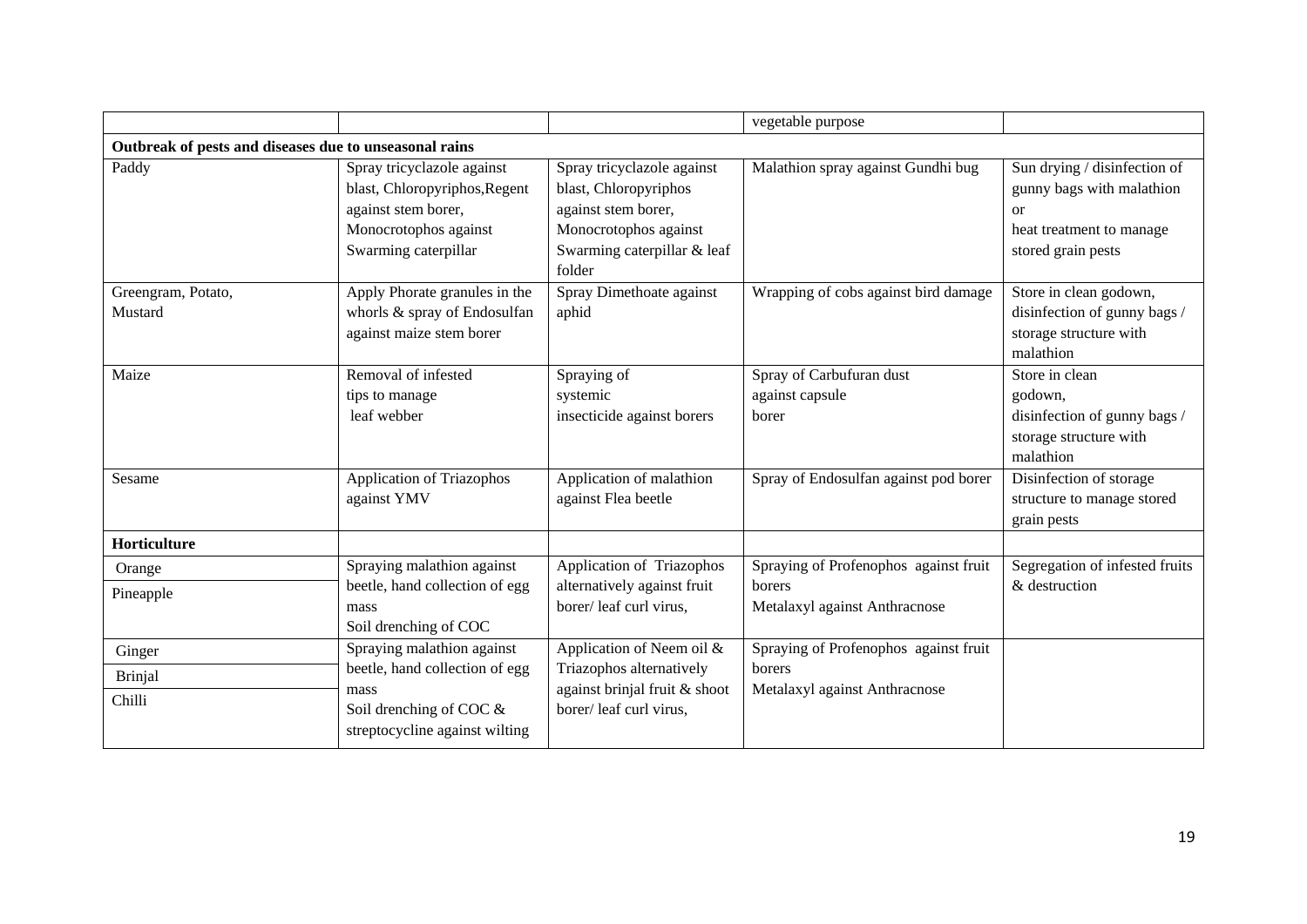### **2.3 Floods**

| <b>Condition</b>                                                   |                                                                                                                                                                                                       | Suggested contingency measure <sup>o</sup>                                                                                                                                                                                                                                                                                                                                |                                                                                                                                                                                                                                                                                                                        |                                                                                                                                                                                                                                                                                                                                                                                                                              |
|--------------------------------------------------------------------|-------------------------------------------------------------------------------------------------------------------------------------------------------------------------------------------------------|---------------------------------------------------------------------------------------------------------------------------------------------------------------------------------------------------------------------------------------------------------------------------------------------------------------------------------------------------------------------------|------------------------------------------------------------------------------------------------------------------------------------------------------------------------------------------------------------------------------------------------------------------------------------------------------------------------|------------------------------------------------------------------------------------------------------------------------------------------------------------------------------------------------------------------------------------------------------------------------------------------------------------------------------------------------------------------------------------------------------------------------------|
| <b>Transient water logging/</b><br>partial inundation <sup>1</sup> | Seedling / nursery stage                                                                                                                                                                              | <b>Vegetative stage</b>                                                                                                                                                                                                                                                                                                                                                   | <b>Reproductive stage</b>                                                                                                                                                                                                                                                                                              | At harvest                                                                                                                                                                                                                                                                                                                                                                                                                   |
| Paddy                                                              | Use Submergence tolerant varieties<br>like Jalashree, Jalkanwari,<br>Drainage of the Nursery bed, If not<br>possible go for<br>$re$ -sowing,<br>Dapog method of nursery,<br>SRI method of cultivation | Drainage of excess water.<br>Apply 50% $N + 50%$ K2O as top<br>dressing during the tillering<br>stage.<br>In partially damaged field. gap<br>filling may<br>be<br>done<br>by<br>redistributing the tillers.<br>Wet seeding of sprouted seeds<br>kg/ha) of medium<br>$(\omega$ 75-80<br>duration<br>varieties<br>like<br>Luit<br>Kapilee<br>Management of pests & diseases | Drainage of excess water.<br>If flood comes during<br>reproductive stage,<br>emphasis should be given<br>on forthcoming rabi crops.<br>Growing of vegetables<br>after receding flood water<br>and adoption of integrated<br>farming system to obtain<br>and to<br>more income<br>compensate the loss during<br>kharif. | Drainage of excess water. If<br>flood<br>comes<br>during<br>reproductive stage, , emphasis<br>should<br>be<br>given<br>on<br>forthcoming rabi crops<br>Supply of seeds and other<br>agro-inputs of <i>rabi</i> crops at<br>subsidized rate, provision of<br>bank loan etc.<br>Wet seeding of short duration<br>varieties<br>Utilization of residual soil<br>moisture and use of recharged<br>soil profile for growing pulses |
| Pulses                                                             | Provide drainage, if heavy mortality<br>re-sow the crop                                                                                                                                               | Ensure drainage, Make ridge &<br>furrows                                                                                                                                                                                                                                                                                                                                  | Ensure drainage, Make<br>ridge & furrows                                                                                                                                                                                                                                                                               | Harvest the matured crop                                                                                                                                                                                                                                                                                                                                                                                                     |
| <b>Horticulture</b> /Plantation<br>crops                           |                                                                                                                                                                                                       |                                                                                                                                                                                                                                                                                                                                                                           |                                                                                                                                                                                                                                                                                                                        |                                                                                                                                                                                                                                                                                                                                                                                                                              |
| Ginger                                                             | Early planting/seedling                                                                                                                                                                               | 1. Drain out of stagnating water                                                                                                                                                                                                                                                                                                                                          | Drain out of stagnating                                                                                                                                                                                                                                                                                                | Shift to safer place.                                                                                                                                                                                                                                                                                                                                                                                                        |
| <b>Brinjal</b>                                                     |                                                                                                                                                                                                       | and making field bunds.                                                                                                                                                                                                                                                                                                                                                   | water and making field<br>bunds                                                                                                                                                                                                                                                                                        |                                                                                                                                                                                                                                                                                                                                                                                                                              |
| Chilli                                                             |                                                                                                                                                                                                       | 2. Re-planting<br>3. Earthing up of plant base/root                                                                                                                                                                                                                                                                                                                       |                                                                                                                                                                                                                                                                                                                        |                                                                                                                                                                                                                                                                                                                                                                                                                              |
| Okra                                                               |                                                                                                                                                                                                       | zone                                                                                                                                                                                                                                                                                                                                                                      |                                                                                                                                                                                                                                                                                                                        |                                                                                                                                                                                                                                                                                                                                                                                                                              |
| French bean                                                        |                                                                                                                                                                                                       |                                                                                                                                                                                                                                                                                                                                                                           |                                                                                                                                                                                                                                                                                                                        |                                                                                                                                                                                                                                                                                                                                                                                                                              |
| <b>Continuous submergence</b><br>for more than 2 days              | Not Applicable                                                                                                                                                                                        |                                                                                                                                                                                                                                                                                                                                                                           |                                                                                                                                                                                                                                                                                                                        |                                                                                                                                                                                                                                                                                                                                                                                                                              |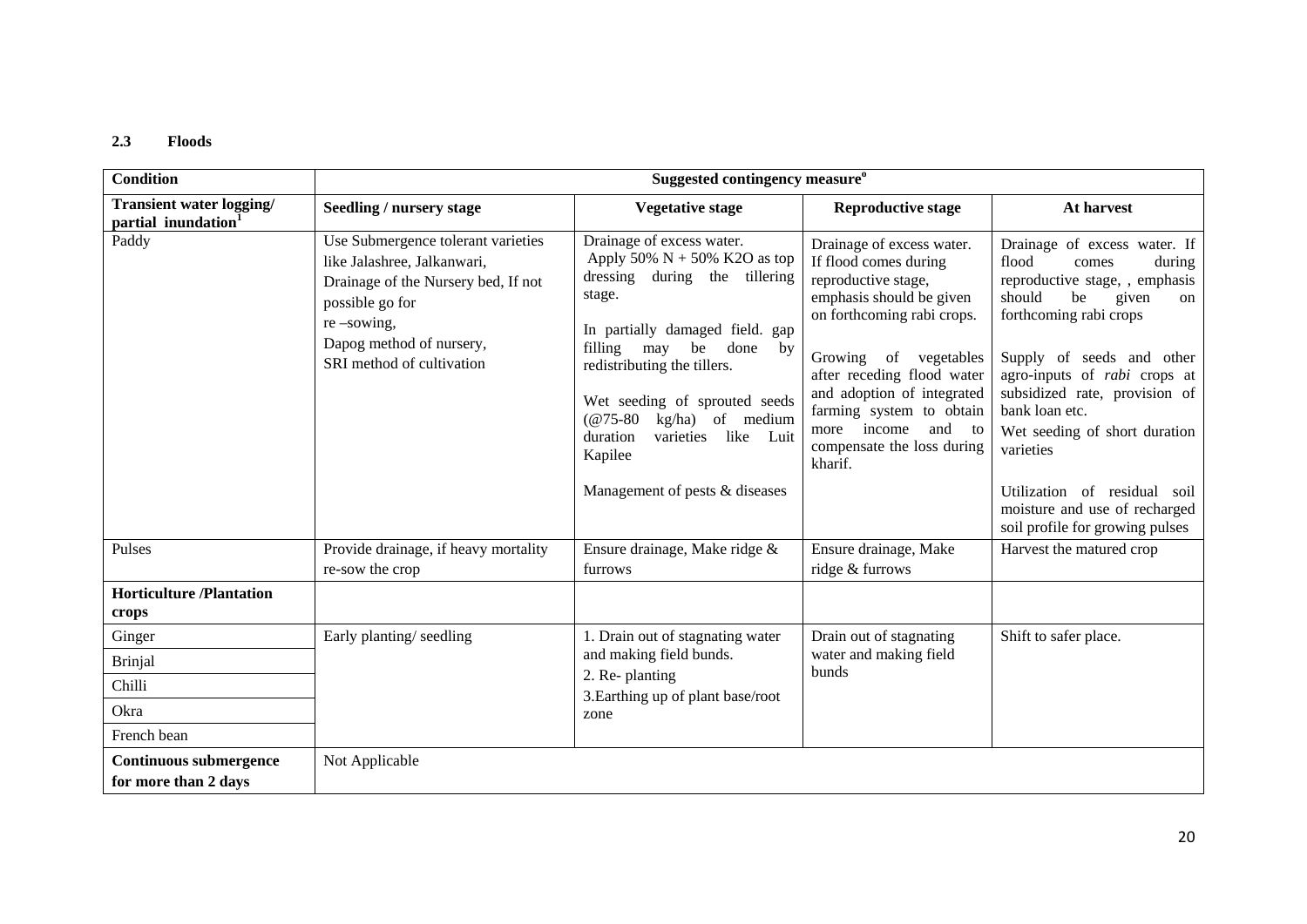| <b>Horticulture / Plantation</b><br>crops          |                                                                                                              |                                                                                                                                             |                                                                                                       |                       |
|----------------------------------------------------|--------------------------------------------------------------------------------------------------------------|---------------------------------------------------------------------------------------------------------------------------------------------|-------------------------------------------------------------------------------------------------------|-----------------------|
| Ginger<br>Brinjal<br>Chilli<br>Okra<br>French bean | 1. Drain out of stagnating water and<br>making field bunds.<br>2. Re- planting or re-sowing in new<br>areas. | Drain out of stagnating water.<br>2. Re- planting or re-sowing<br>including seed availability.<br>3. Earthing up of plant base/root<br>zone | Drain out of stagnating<br>water.<br>2. Re- planting or re-<br>sowing including seed<br>availability. | Shift to safer place. |
| Sea water intrusion                                | Not Applicable                                                                                               |                                                                                                                                             |                                                                                                       |                       |

**2.4 Extreme events: Heat wave / Cold wave/Frost/ Hailstorm /Cyclone**

| <b>Extreme event type</b>          | Suggested contingency measure <sup>r</sup>                                       |                                                              |                                                      |                                                      |  |  |  |
|------------------------------------|----------------------------------------------------------------------------------|--------------------------------------------------------------|------------------------------------------------------|------------------------------------------------------|--|--|--|
|                                    | Seedling / nursery stage                                                         | <b>Vegetative stage</b>                                      | <b>Reproductive stage</b>                            | At harvest                                           |  |  |  |
| <b>Heat Wave</b>                   | Not applicable                                                                   |                                                              |                                                      |                                                      |  |  |  |
| Cold wave                          | Not applicable                                                                   |                                                              |                                                      |                                                      |  |  |  |
| Frost                              | Not applicable                                                                   |                                                              |                                                      |                                                      |  |  |  |
| <b>Hailstorm</b>                   | Resow the crop if heavy damage,<br>Gap filling to maintain optimum<br>population | Stacking where possible,<br>provision for wind break         | Stacking where possible,<br>provision for wind break | Harvest at<br>physiological maturity<br>of the crops |  |  |  |
| Horticulture                       |                                                                                  |                                                              |                                                      |                                                      |  |  |  |
| Orange<br>Pineapple                | Providing thatch grass roof.<br>Re-planting                                      | Re-planting<br>Direct seeding including seed<br>availability |                                                      | Shift to safer place                                 |  |  |  |
| Cyclone                            | Resow the crop if heavy damage,<br>Gap filling to maintain optimum population    | Stacking where possible,<br>provision for wind break.        | Stacking where possible,<br>provision for wind break | Harvest at<br>physiological maturity<br>of the crops |  |  |  |
| Sand deposition or heavy siltation | Not Applicable                                                                   |                                                              |                                                      |                                                      |  |  |  |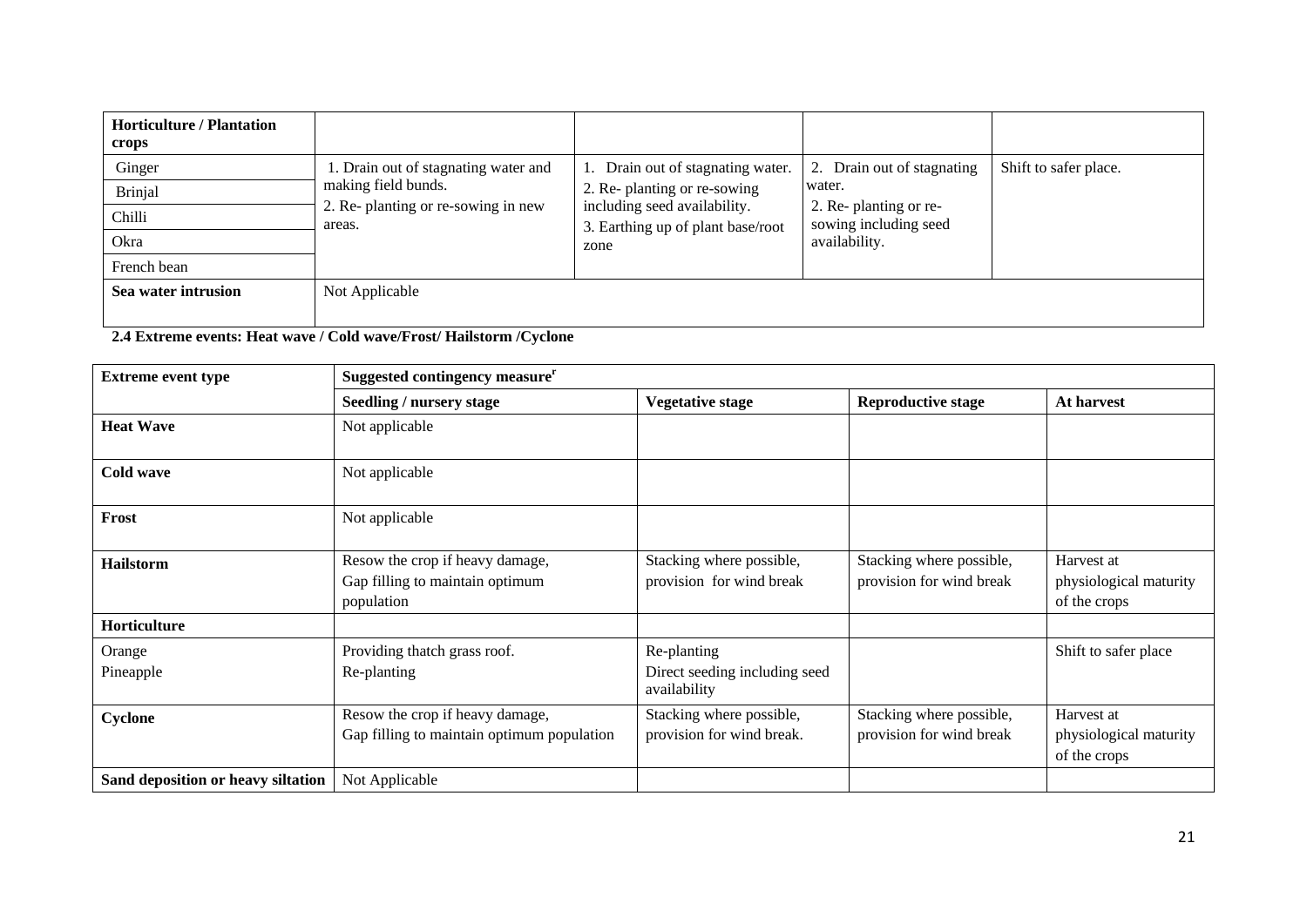# **2.5 Contingent strategies for Livestock, Poultry & Fisheries**

# **2.5.1 Livestock**

|                                  | <b>Suggested contingency measures</b>                                                                                                                                                                                                                                   |                                                                                                                                                                  |                                                                                                                       |  |
|----------------------------------|-------------------------------------------------------------------------------------------------------------------------------------------------------------------------------------------------------------------------------------------------------------------------|------------------------------------------------------------------------------------------------------------------------------------------------------------------|-----------------------------------------------------------------------------------------------------------------------|--|
|                                  | Before the event <sup>s</sup>                                                                                                                                                                                                                                           | During the event                                                                                                                                                 | After the event                                                                                                       |  |
| <b>Drought</b>                   |                                                                                                                                                                                                                                                                         |                                                                                                                                                                  |                                                                                                                       |  |
| Feed and fodder availability     | Insurance<br>Encourage the villagers/farmers to cultivate perennial fodder on<br>low laying/irrigated areas on community basis.<br>Establishing fodder and feed banks at village level.<br>Making of silage/hay from extra fodder                                       | Utilizing fodder and feed from perennial<br>trees and<br>Fodder and feed bank of village from silos.                                                             | <b>Availing Insurance</b><br>Culling unproductive<br>livestock                                                        |  |
| Drinking water                   | Preservation of water in the tank for drinking purpose<br><b>Excavation of Bore wells</b>                                                                                                                                                                               | Using water from reserved tanks for only<br>drinking purpose                                                                                                     | Preserve drinking water<br>for future                                                                                 |  |
| Health and disease<br>management | Awareness to all the Veterinary sub centers, Dispensary to<br>prepare for the event with medicines and vaccines                                                                                                                                                         | Conducting Health Camp at village level                                                                                                                          | regularly conducting<br>veterinary health camp                                                                        |  |
| <b>Floods</b>                    |                                                                                                                                                                                                                                                                         |                                                                                                                                                                  |                                                                                                                       |  |
| Feed and fodder availability     | 1. Storage of Hay, paddy straw in village level at maximum level.<br>2. Grow tree fodder locally available. For eg. Dimaroo, Malalia,<br>Jackfruit leaves, etc.<br>3. Establishing fodder and feed banks at village level.<br>4. Supply of conc. Feed at village level. | 1. Used hay, paddy straw from storage.<br>2. use tree fodders.<br>3. use agricultural by product as conc. feed.<br>4. Supply concentrated feed to the villagers. | Do not allow the animals<br>to grazing in flood<br>affected area.<br>Give treatment to the<br>flood affected fodders. |  |
| Drinking water                   | Make aware the villager to preserve drinking water in the tanks at<br>high land                                                                                                                                                                                         | Do not allow the animals to drink flood<br>water.<br>Use water from preserve tanks                                                                               | Do not allow to drink<br>stagnant flood water.<br>Give treatment to the<br>village pond, well from                    |  |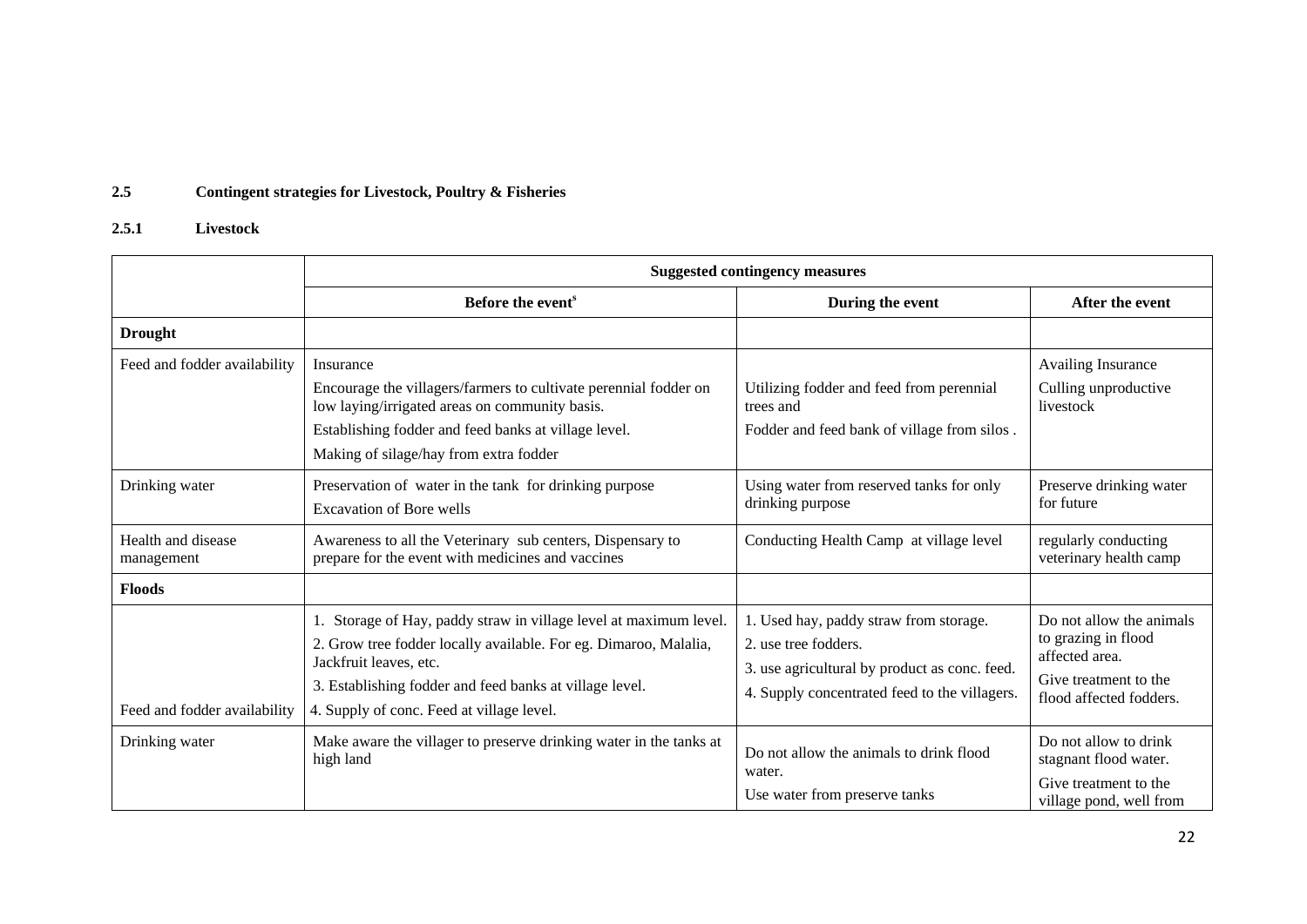|                                   |                                                                                                                                                                   | Give treatment to flood water before<br>drinking                                                                   | Veterinary Dept.                                                                    |
|-----------------------------------|-------------------------------------------------------------------------------------------------------------------------------------------------------------------|--------------------------------------------------------------------------------------------------------------------|-------------------------------------------------------------------------------------|
| Health and disease<br>management  | Make awareness programme for Mass Vaccination at least three<br>months before flood against FMD, Swine Fever.<br>Prepare Veterinary DPPT with Medicines and Stuff | Organized Veterinary Health Camp at<br>village level.<br>Engage extra stuff (Technical person) on<br>flood duties. | Regularly organized<br>Veterinary health camp at<br>least one month after<br>flood. |
| Cyclone                           |                                                                                                                                                                   |                                                                                                                    |                                                                                     |
| Feed and fodder availability      | Preserve feed and fodder at village level                                                                                                                         | Do not allow the animals for free grazing.<br>Use storage feed and fodder.                                         |                                                                                     |
| Drinking water                    | Preserve drinking water in tanks                                                                                                                                  | Use preserve water                                                                                                 |                                                                                     |
| Health and disease<br>management  | Awareness to the Veterinary sub center/ Dispensary to prepare<br>with medicine                                                                                    | Veterinary health camp                                                                                             | Veterinary health camp                                                              |
| Heat wave and cold wave           | <b>NA</b>                                                                                                                                                         |                                                                                                                    |                                                                                     |
| Shelter/environment<br>management |                                                                                                                                                                   |                                                                                                                    |                                                                                     |
| Health and disease<br>management  |                                                                                                                                                                   |                                                                                                                    |                                                                                     |
| Snowfall                          | <b>NA</b>                                                                                                                                                         |                                                                                                                    |                                                                                     |
| <b>Earthquake</b>                 | <b>NA</b>                                                                                                                                                         |                                                                                                                    |                                                                                     |
| <b>Landslides</b>                 | <b>NA</b>                                                                                                                                                         |                                                                                                                    |                                                                                     |

s based on forewarning wherever available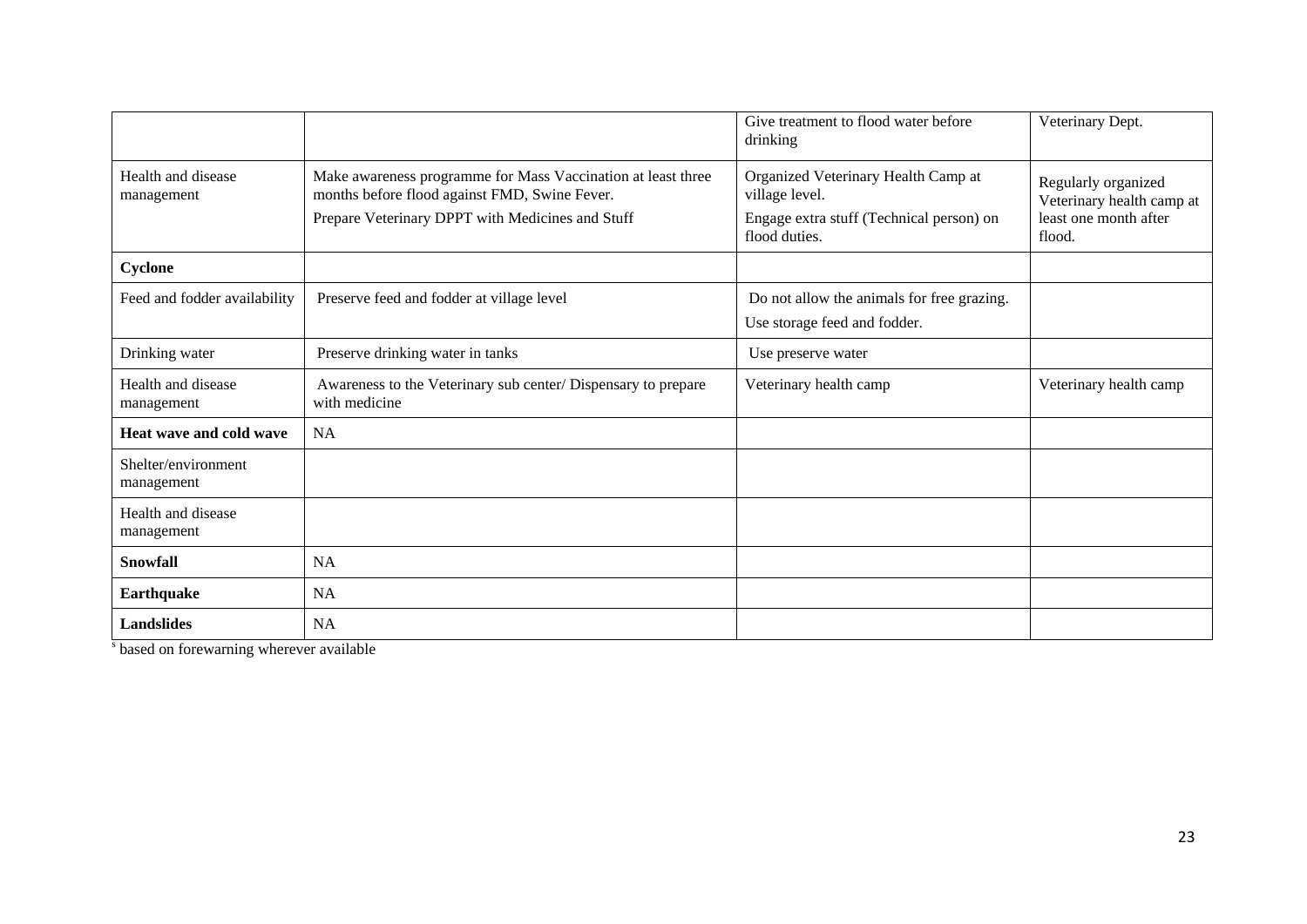### **2.5.2 Poultry**

|                               | <b>Suggested contingency measures</b>                                                                                                                              |                                                                                   |                                                               | <b>Convergence/linkages with</b><br>ongoing programs, if any |
|-------------------------------|--------------------------------------------------------------------------------------------------------------------------------------------------------------------|-----------------------------------------------------------------------------------|---------------------------------------------------------------|--------------------------------------------------------------|
|                               | Before the event <sup>a</sup>                                                                                                                                      | During the event                                                                  | After the event                                               |                                                              |
| <b>Drought</b>                |                                                                                                                                                                    |                                                                                   |                                                               |                                                              |
| Shortage of feed ingredients  | Procure feed ingredients<br>from unaffected area and<br>storage for use at village<br>level.                                                                       | Use feed ingredients<br>from storage                                              |                                                               |                                                              |
| Drinking water                | Preserve drinking water in<br>tanks                                                                                                                                | Use water from<br>preserve tanks.                                                 |                                                               |                                                              |
| Health and disease management | Prepare Veterinary sub<br>center/dispensary with<br>medicine and vaccines                                                                                          | Health camp<br>Free treatment                                                     | Organized health camp at least one<br>month                   |                                                              |
| <b>Floods</b>                 |                                                                                                                                                                    |                                                                                   |                                                               |                                                              |
| Shortage of feed ingredients  | Prepare feed storage room<br>at high land or Chang<br>Ghar.<br>Make one common feed<br>storage room at high land<br>where flood cannot affect<br>(in village wise) | Use the feed<br>ingredient after sun<br>drying                                    | Use good condition feed<br>ingredients and discharge damp one |                                                              |
| Drinking water                | Preserve drinking water in<br>tanks                                                                                                                                | Use preserve water<br>from tanks.<br>Treatment to<br>drinking water<br>before use | Treatment to drinking water after at<br>least 30 days         |                                                              |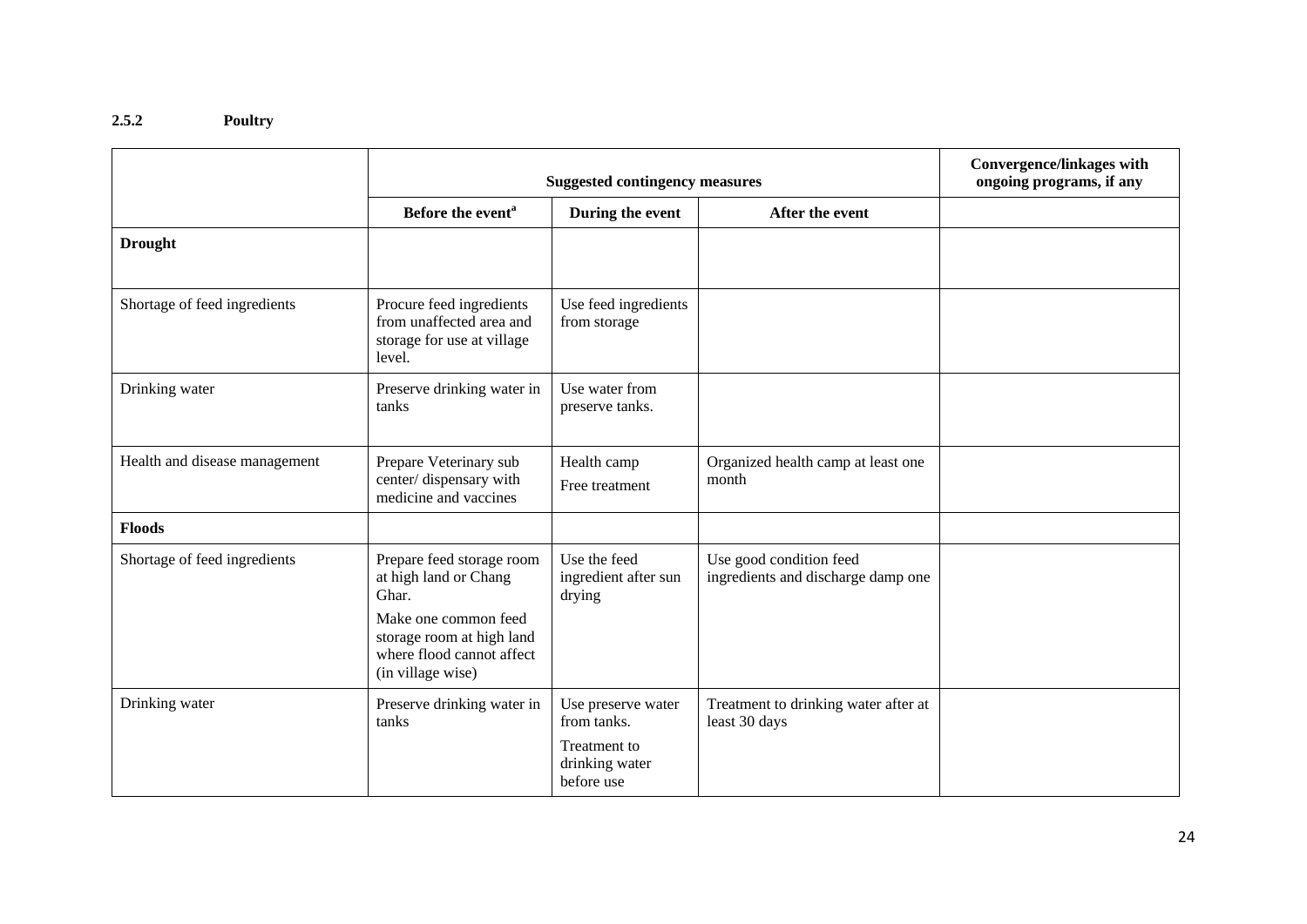| Health and disease management  | Prepare Vaccine and<br>medicine for flood in all<br>Veterinary sub dispensary              | Health camp<br>Free treatment      | Organized health camp at least one<br>month |  |
|--------------------------------|--------------------------------------------------------------------------------------------|------------------------------------|---------------------------------------------|--|
| Cyclone                        | <b>NA</b>                                                                                  |                                    |                                             |  |
| Shortage of feed ingredients   |                                                                                            |                                    |                                             |  |
| Drinking water                 |                                                                                            |                                    |                                             |  |
| Health and disease management  |                                                                                            |                                    |                                             |  |
| Heat wave and cold wave        |                                                                                            |                                    |                                             |  |
| Shelter/environment management | Prepare shelter shed with<br>all precautionary measure<br>at village level                 | Shift the birds to<br>shelter shed |                                             |  |
| Health and disease management  | Prepare medicine and<br>vaccines etc. at village.<br>Veterinary sub center/<br>dispensary. | Organized health<br>camp           |                                             |  |
| Snowfall                       |                                                                                            |                                    |                                             |  |
| Earthquake, Landslides etc     |                                                                                            |                                    |                                             |  |

<sup>a</sup> based on forewarning wherever available

# **2.5.3 Fisheries/ Aquaculture**

|            | <b>Suggested contingency measures</b> |                  |                 |
|------------|---------------------------------------|------------------|-----------------|
|            | Before the event <sup>a</sup>         | During the event | After the event |
| 1) Drought | <b>NA</b>                             |                  |                 |
| A. Capture |                                       |                  |                 |
| Marine     |                                       |                  |                 |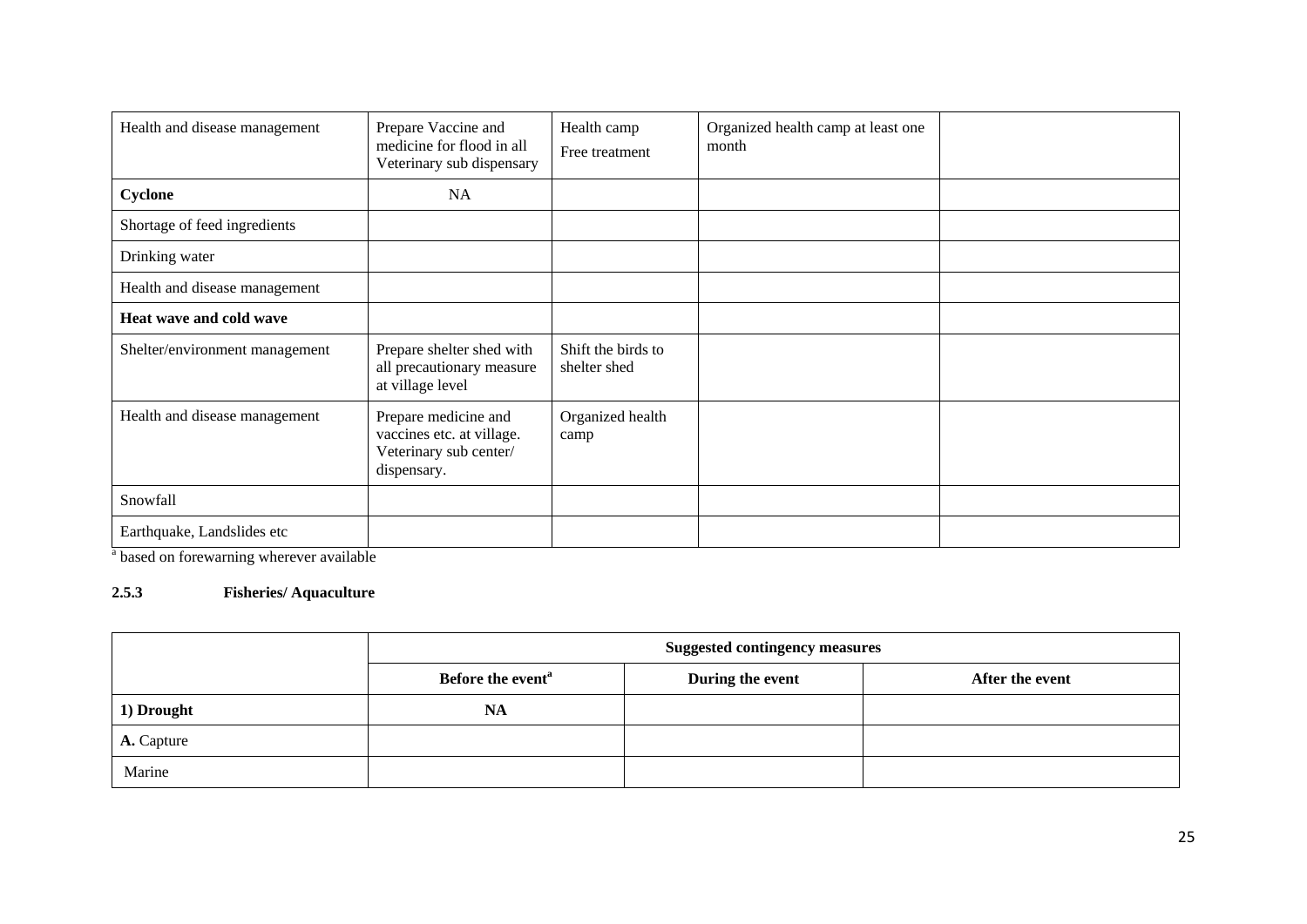| Inland                                                                  | <b>NA</b>                                                                                            |                                                                                                    |                                                                                         |
|-------------------------------------------------------------------------|------------------------------------------------------------------------------------------------------|----------------------------------------------------------------------------------------------------|-----------------------------------------------------------------------------------------|
| (i) Shallow water depth due to<br>insufficient rains/inflow             |                                                                                                      |                                                                                                    |                                                                                         |
| (ii) Changes in water quality                                           |                                                                                                      |                                                                                                    |                                                                                         |
| (iii) Any other                                                         |                                                                                                      |                                                                                                    |                                                                                         |
| <b>B.</b> Aquaculture                                                   |                                                                                                      |                                                                                                    |                                                                                         |
| (i) Shallow water in ponds due to<br>insufficient rains/inflow          | Secondary water source like<br>river/deep tube well/well/ rain water<br>harvest tank to be developed | Fill up water from the secondary<br>source and apply fertilizer to<br>maintain water productivity. | Stop intake of water from the secondary source                                          |
| (ii) Impact of salt load build up in<br>ponds / change in water quality |                                                                                                      |                                                                                                    |                                                                                         |
| (iii) Any other                                                         | Training and awareness to the Govt.<br>official and farmer                                           |                                                                                                    |                                                                                         |
| 2) Floods                                                               | <b>NA</b>                                                                                            |                                                                                                    |                                                                                         |
| A. Capture                                                              |                                                                                                      |                                                                                                    |                                                                                         |
| Marine                                                                  |                                                                                                      |                                                                                                    |                                                                                         |
| Inland                                                                  | <b>NA</b>                                                                                            |                                                                                                    |                                                                                         |
| (i) Loss of stock                                                       |                                                                                                      |                                                                                                    |                                                                                         |
| (ii) Changes in water quality                                           |                                                                                                      |                                                                                                    |                                                                                         |
| (iii) Health and diseases                                               |                                                                                                      |                                                                                                    |                                                                                         |
| <b>B.</b> Aquaculture                                                   |                                                                                                      |                                                                                                    |                                                                                         |
| (i) Inundation with flood water                                         | Try to sell out the stock                                                                            | Make the stock empty                                                                               | Again fill the new stock                                                                |
| (ii) Water contamination and changes<br>in water quality                |                                                                                                      | Take proper water quality<br>management                                                            | Drain out the water partially if possible and fill<br>up from secondary water resource. |
| (iii) Health and diseases                                               | Maintain the water quality                                                                           | Use medicine if required                                                                           | Take suggestion from expert and thenapply<br>medicine                                   |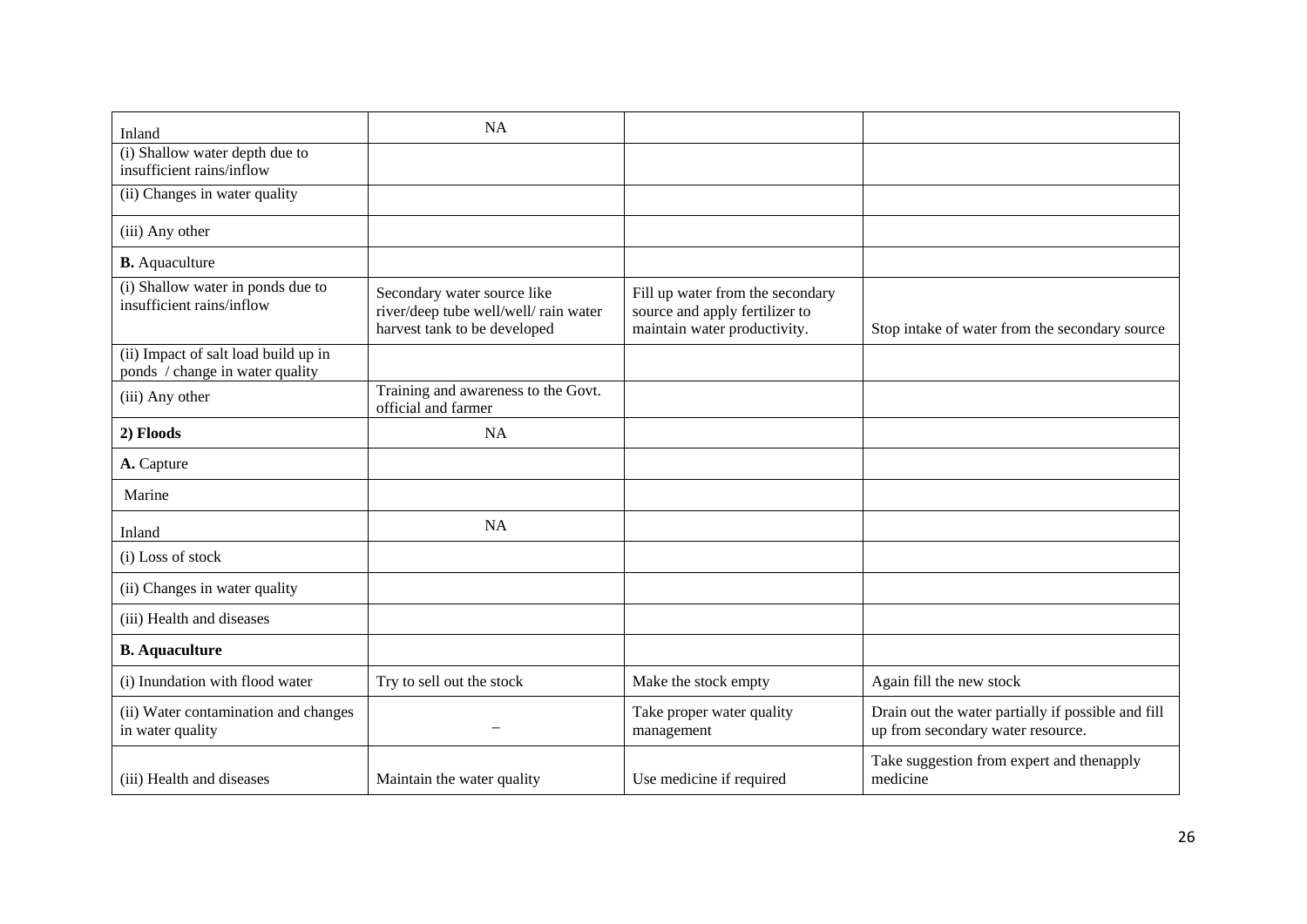| (iv) Loss of stock and inputs (feed,<br>chemicals etc)                |                                                               |                                                                            |                                                                     |
|-----------------------------------------------------------------------|---------------------------------------------------------------|----------------------------------------------------------------------------|---------------------------------------------------------------------|
| (v) Infrastructure damage (pumps,<br>aerators, huts etc)              |                                                               |                                                                            | Contact the concerned Dept. For any kind of<br>compression and loan |
| (vi) Any other                                                        | Training and awareness to the farmers<br>and FEO, Field staff |                                                                            |                                                                     |
| 3. Cyclone / Tsunami                                                  | <b>NA</b>                                                     |                                                                            |                                                                     |
| A. Capture                                                            | <b>NA</b>                                                     |                                                                            |                                                                     |
| Marine                                                                |                                                               |                                                                            |                                                                     |
| Inland                                                                |                                                               |                                                                            |                                                                     |
| B. Aquaculture                                                        |                                                               |                                                                            |                                                                     |
| (i) Overflow / flooding of ponds                                      | Maintain the duke and drainage<br>system properly             | Use nets side of pond dykes and<br>drainage canal                          | Drainage or outlet system should be properly                        |
| (ii) Changes in water quality (fresh<br>water / brackish water ratio) |                                                               | Pond water quality should be<br>checked, if required exchange the<br>water | Use lime if required or exchange the water.                         |
| (iii) Health and diseases                                             |                                                               | Exchange the water or use<br>medicine                                      | Take the suggestion of expert                                       |
| (iv) Loss of stock and inputs (feed,<br>chemicals etc)                | Try to sell out the stock                                     | Make the stock empty                                                       | Again fill up with new stock                                        |
| (v) Infrastructure damage (pumps,<br>aerators, shelters/huts etc)     |                                                               |                                                                            | Contact the concerned dept. For concession of<br>loan               |
| (vi) Any other                                                        | Awareness through training, leaflet,<br>radio talk, etc.      |                                                                            |                                                                     |
| 4. Heat wave and cold wave                                            | <b>NA</b>                                                     |                                                                            |                                                                     |
| A. Capture                                                            | <b>NA</b>                                                     |                                                                            |                                                                     |